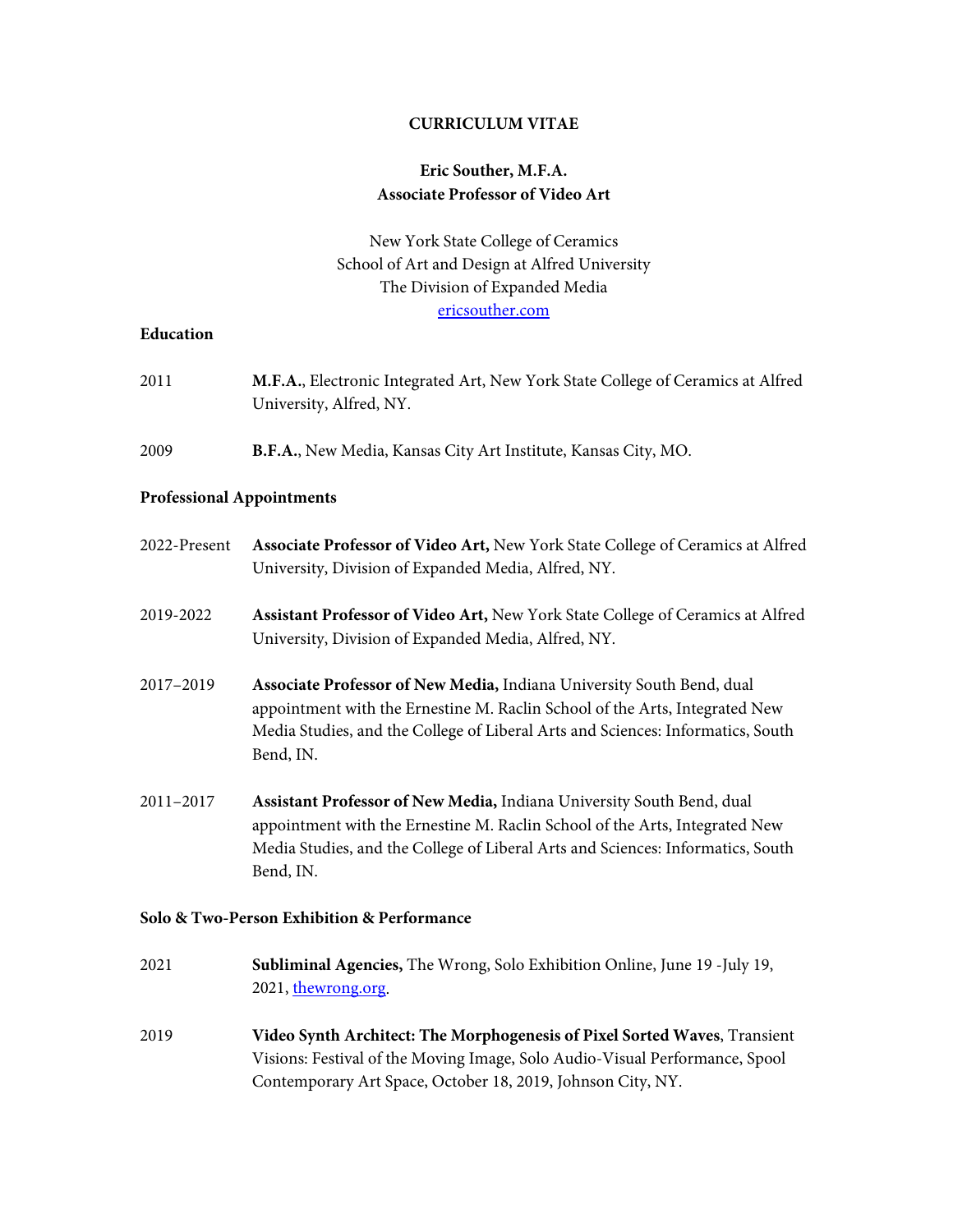| 2018                         | Entangled Ecologies, Solo Exhibition, Electronic Art Gallery, Colorado State<br>University Fort Collins, October 22 - November 14, 2018, Fort Collins, CO.                                        |
|------------------------------|---------------------------------------------------------------------------------------------------------------------------------------------------------------------------------------------------|
|                              | Agentive Valley, Conversation Series, Two-person Exhibition with Katie Duffy,<br>March 31-June 24, 2018, South Bend Museum of Art, South Bend, IN.                                                |
| 2017                         | Fragile Codes: Demystifying Media, Two-person Exhibition with Jason<br>Bernagozzi, Lubeznik Center for the Arts, October 1, 2017-January 1, 2018,<br>Michigan City, IN.                           |
| 2016                         | Ritualistic Spaces of Media, solo-screening series, August 10, Squeaky Wheel<br>Film & Media Art Center, Buffalo, NY.                                                                             |
|                              | Ritualistic Spaces of Media, Mid-Year Conference on Psychology, Religion and<br>Spirituality, St. Joseph College Alumni Gallery, March 9-12, Invited Exhibition,<br>Brooklyn, NY.                 |
|                              | Multiplying Muybridge, Solo Audio-Visual Performance, Squeaky Wheel: Film<br>and Media Center, March 5, 2016, Curated by Ekrem Serdar, Buffalo, NY.                                               |
| 2015                         | Life in the Maelstrom, Art Data Lab, October 31-November 20, 2015, Invited<br>Exhibition, Curated by Ana Yao, SOHO, Beijing, China.                                                               |
| 2013                         | The Signal Speaks, Llewellyn Gallery, Alfred State College, curated by Jason<br>Bernagozzi, Invited Exhibition, Alfred, NY.                                                                       |
| 2012-2013                    | New Britain Museum of American Art's New Media Series, New Britain<br>Museum of American Art, November 17, 2012-April 14, 2013, curated by Anna<br>Rogulina, Invited Exhibition, New Britain, CT. |
| 2011                         | Unseen Signals, MFA Thesis Exhibition, Fosdick-Nelson Gallery, Alfred, NY.                                                                                                                        |
| <b>Permanent Collections</b> |                                                                                                                                                                                                   |
| 2022                         | Las Cigarreras Cultural Center's Video Art collection, Alicante, Spain.                                                                                                                           |
| 2020                         | Post-Industrial Labor, Project Room, Cleveland, OH.                                                                                                                                               |
| 2013                         | New Britain Museum of American Art, New Britain, CT.                                                                                                                                              |
| 2011                         | New York State College of Ceramics at Alfred University, Alfred, NY.                                                                                                                              |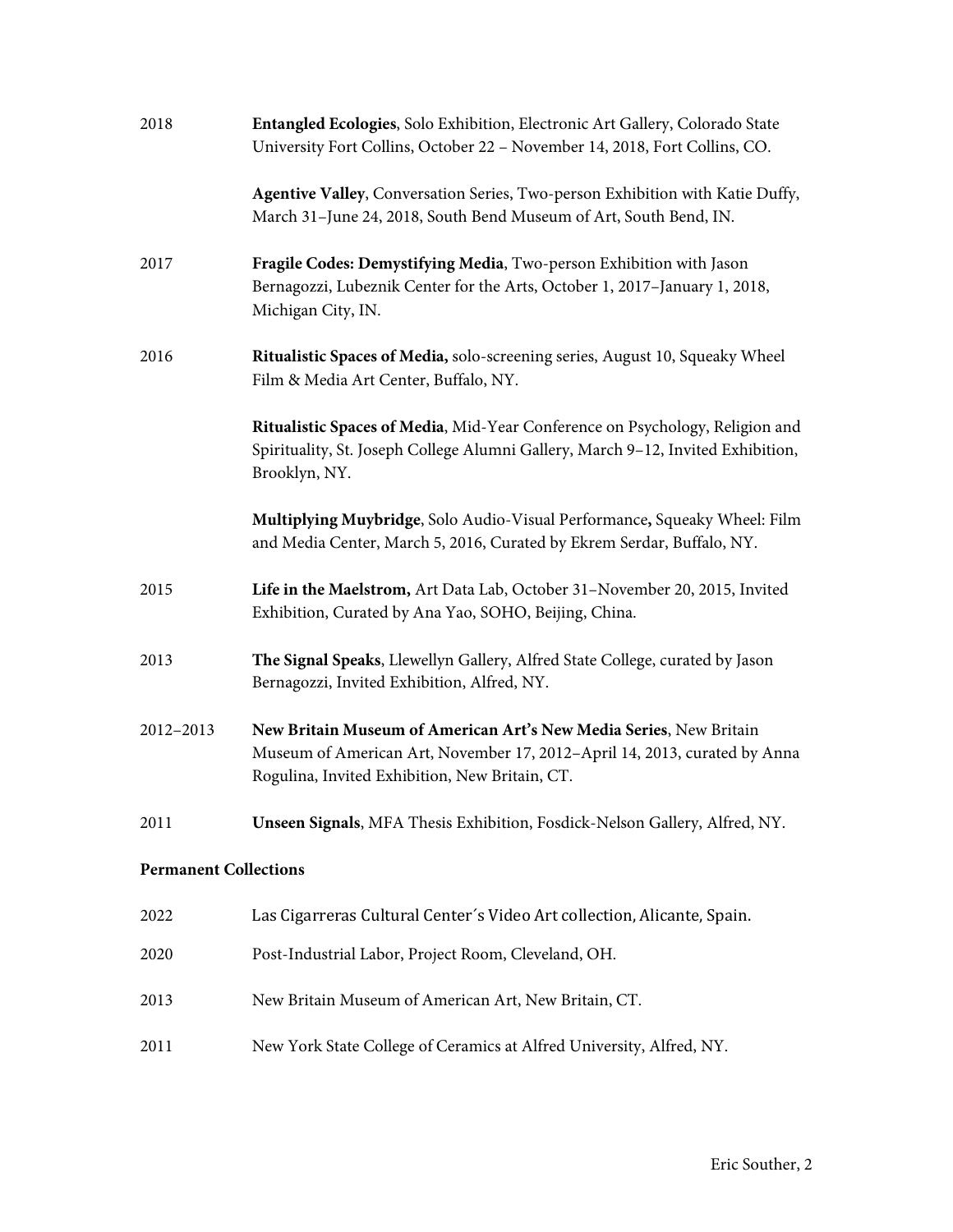# **Selected Group Exhibitions, Screenings, & Performances**

| 2022 | Festival ECRÃ, Cinemateca do MAM-RJ, curated by Daniel Diaz, Rian Rezende,<br>& Pedro Tavares, July 1-24, 2022, Av. Infante Dom Henrique, 85, Parque do<br>Flamengo, Rio de Janeiro, Brazil. |
|------|----------------------------------------------------------------------------------------------------------------------------------------------------------------------------------------------|
|      | Esto Es Para Esto Festival, June 10 - August 10, 2022, Monterrey City, México.                                                                                                               |
|      | ALC Videoart Festival, MUSEOVERSE, May 5 - 14, 2022, work screened at<br>both:                                                                                                               |
|      | Pozos de Garrigós, Museu d'Aigües d'Alacant, Alicante, Spain.                                                                                                                                |
|      | MACA (Museo de Arte Contemporáneo de Alicante),<br>Contemporary Art Museum of Alicante, Alicante, Spain.                                                                                     |
|      | Oodaaq Festival, Le Lieu, L'Œil d'Oodaaq, Curated by Simon Guiochet, May 13<br>- 15, 2022, Rennes, France.                                                                                   |
|      | XXVe International Encounters, Traverse Vidéo, (Almost) Unlimited Capacity,<br>April 6 - 30, 2022, Toulouse, France.                                                                         |
|      | Electric Kingdom, Gallery Idolwild, February 12 - March 5, 2022, Los Angeles,<br>CA.                                                                                                         |
|      | Worlds of Networks, The Wrong, Centre Pompidou, February 23 - April 25,<br>2022, Paris, France.                                                                                              |
|      | Ashoka International Film Festival, January 10, 2022, Nawada, Bihar, India                                                                                                                   |
| 2021 | Le Prince International Film Festival, Parque Central, December 22, 2021,<br>Caracas, Venezuela                                                                                              |
|      | Gully International Film Festival, Hotel Pink Garden, November 30, 2021,<br>Nawada, Bihar, India.                                                                                            |
|      | Bettiah International Film Festival, November 22, 2021, Bettiah, Bihar, India.                                                                                                               |
|      | Simultan Festival XVI, 'Starea Instabila A Lucrurilor', Center for Art,<br>Technology and Experiment Multiplexity, September 11-19, 2021, Timisoara,<br>Romania.                             |
|      | Transient Visions: Festival of the Moving Image, Spool Contemporary Art<br>Space, October 22-23, 2021, Johnson City, NY.                                                                     |
|      | Cairo Video Festival, 10 <sup>th</sup> Edition, Medrar for Contemporary Art, October 1-20,<br>2021, Garden City, Cairo, Egypt.                                                               |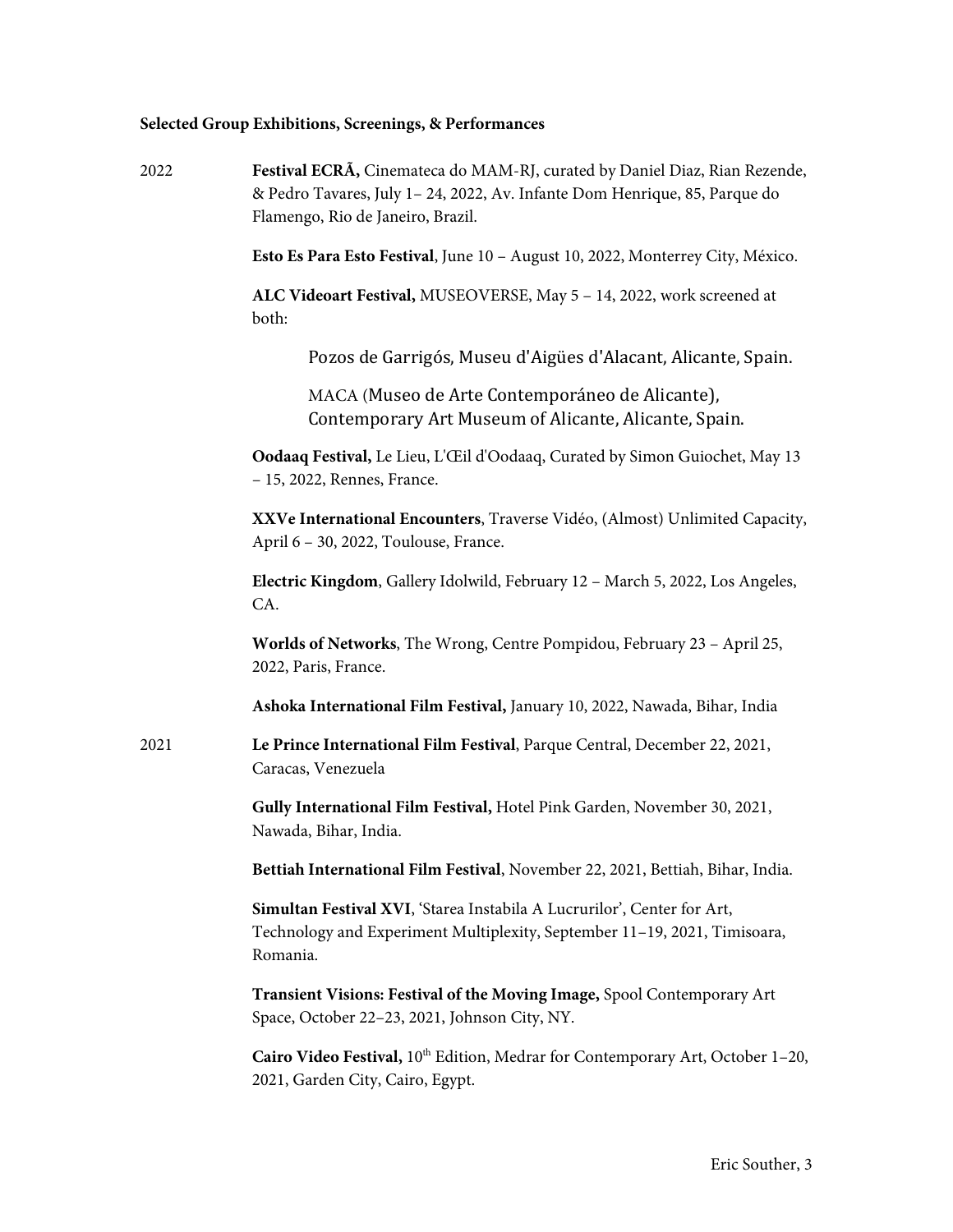2021c **Lausanne Underground Film Festival,** 20th Edition, International Short Film Competition, category experimental films, October 20–24, 2021, Lausanne, Switzerland.

> **Buffalo International Film Festival,** Burchfield Penney Art Center, October 7- 11, 2021, Collaboration with Benjamin Rosenthal, Buffalo, NY.

**OGA (S)EX-HIBITIONS,** OGA Gallery, TBA, 2021, Collaboration with Benjamin Rosenthal, Rome, Italy.

Supernova Digital Animation Festival, 5<sup>th</sup> Edition, September 3-25, 2021, Collaboration with Benjamin Rosenthal, Downtown Denver, Denver, CO.

**Squeaky Wheel's 15th Animation Fest!,** 18th Edition, Albright Knox, Northland, September 3, 2021, Collaboration with Benjamin Rosenthal, Buffalo, NY.

**Semana Por La Soberania Audiovisual,** 7th Edition, September 5–10, 2021, Collaboration with Benjamin Rosenthal, Buenos Aires, Argentina.

**Courts d'un soir Festival, 6<sup>th</sup> Edition, September 1-6, 2021, Collaboration with** Benjamin Rosenthal, Montreal, Québec, Canada.

**Aggregate Animated Shorts 5,** Aggregate Space Gallery, August 20–25 September 2021, Collaboration with Benjamin Rosenthal, Oakland, CA.

**Festival de Cine-Arte en la Frontera**,  $11<sup>th</sup>$  Edition, August 5–7, 2021, Collaboration with Benjamin Rosenthal, San Cristóbal, Venezuela.

**Viborg Animation Festival,** International Film Festival, September 27– October 3, 2021, Collaboration with Benjamin Rosenthal, Viborg, Denmark.

**We Make Movies International Film Festival**, Broadwater Theatre, September 8–12, 2021, Hollywood, Los Angeles, CA.

**The Palace International Film Festival,** Bristol's annual LGBTQ+ film festival**,**  Bricks Projects, August 25–29, 2021, Bristol, United Kingdom.

**Mirror Mountain Film Festival,** New Visions Program, , July 24–25, 2021, Ottawa, Canada.

Diametrale Film Festival, 5<sup>th</sup> Edition, July 14-18, 2021, Innsbruck, Austria.

**Guttercast,** Online Festival, , July 9, 2021.

**11th Pune Short Film Festival**, June 5 – 6, 2021, Maharashtra, India.

**Kinam,** International Film Festival, July 17, 2021, Mexico City, Mexico.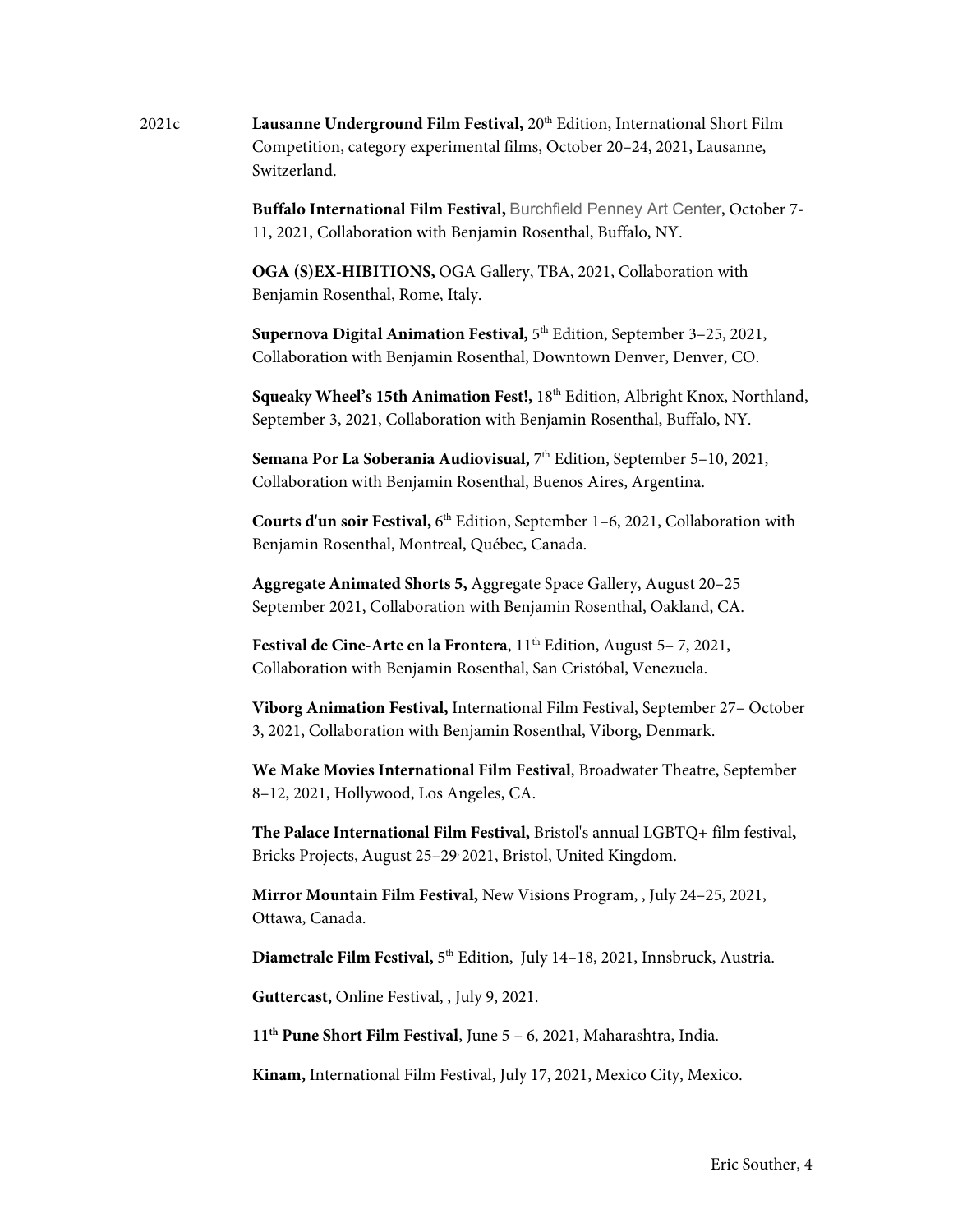| 2021c | Oodaaq Festival, Le Lieu, L'Œil d'Oodaaq, Curated by Simon Guiochet, June 23-<br>27th, 2021, Rennes, France.                                                                                                                                           |
|-------|--------------------------------------------------------------------------------------------------------------------------------------------------------------------------------------------------------------------------------------------------------|
|       | Korea Queer Film Festival, 21 <sup>st</sup> year, June 17 - 20, 2021, Seoul, Korea.                                                                                                                                                                    |
|       | Twilight Zone: Between Analog and Digital Media, Spazju Kreattiv Program<br>Established by Fondazzjoni Kreattività, Curated by Alicja Panasiewicz, St James<br>Cavaller, Collaboration with Andrew Deutsch, May 7 - June 20, 2021, Valletta,<br>Malta. |
|       | El Ojo Iluso, Festival de Cine de Animación, , May 21 – 22, 2021, San Cristóbal,<br>Venezuela.                                                                                                                                                         |
|       | <b>Frequency Fridays</b> , The Fuse Factory, audio-visual performance, , May 7, 2021,<br>Columbus, Ohio.                                                                                                                                               |
|       | Borderline Printmakers, International Printmaking Conference (IMPACT 11),<br>Curated by Zuzanna Dyrda & Marta Kubiak, April 20-25, 2021, Hong Kong.                                                                                                    |
|       | My Own Skin, Charlotte Street Foundation, Curated by Kimberly Kitada, , April<br>23-25, 2021, Kansas City, MO.                                                                                                                                         |
|       | An Ordinary Day Film Festival, Galleri Studio 44, , April 12-18, 2021,<br>Stockholm, Sweden.                                                                                                                                                           |
|       | Athens AnimFest 2021, , March 26-28, 2021, Chalandri, Greece.                                                                                                                                                                                          |
|       | [PMF~] Performing Media Festival, online, . February 19, 2021.                                                                                                                                                                                         |
|       | Les (Im)mattériaux, Gallery XY, postponed TBA (COVID), Olomouc, Czech<br>Republic.                                                                                                                                                                     |
|       | VisualContainer TV, Italian Videoart Platform, January 28- Feburary 24, 2021,<br>Via Volturno 35, Milan, Italy.                                                                                                                                        |
| 2020  | Light Year 68: Thresholds and Beyond I, DUMBO Improvement Districty,<br>NYC DOT, Pearl Street Triangle, projected on the Manhattan Bridge, Curated by<br>Karl Erickson and Leo Kuelbs, December 3, 2020, Brooklyn, NY.                                 |
|       | ADJUSTING the LENS: FEST!, Unrequited Leisure, December 3-6, 2020,<br>Nashville, TN.                                                                                                                                                                   |
|       | Cuerpo Mediado Festival International de Videodanza, Traslaciones Mediadas,<br>Experimental category, November 26-December 5, 2020, El Cairo Cine Publico,<br>Rosario, Argentina.                                                                      |
|       | The Other Side, Anonymous Waves, White Page Gallery, September 14–October<br>14, 2020, online.                                                                                                                                                         |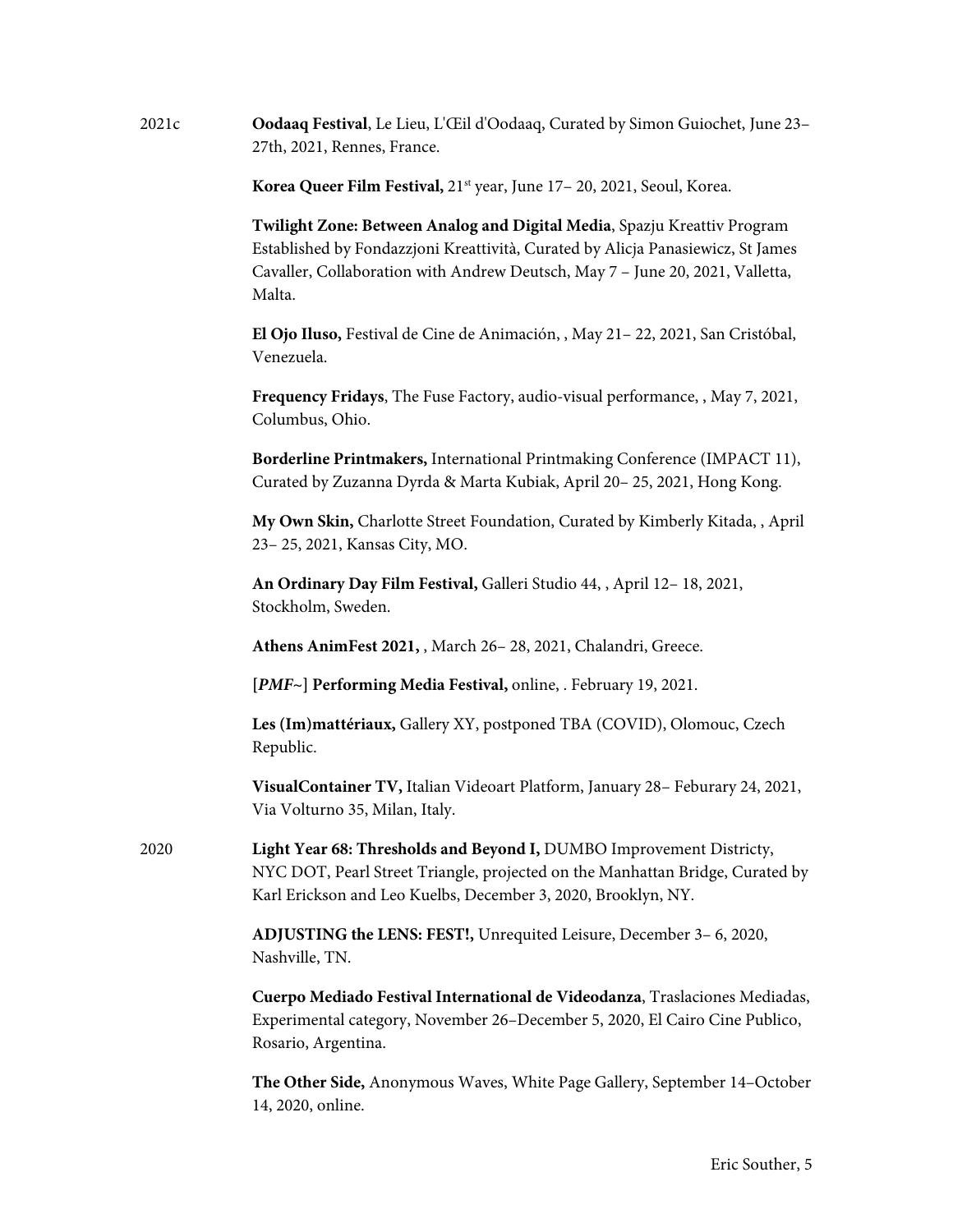| 2020c | Over The Real, Fifth Edition, International Festival of Video Art, Curated by |
|-------|-------------------------------------------------------------------------------|
|       | Veronica D'Auria, Lino Strangis, & Maurizio Marco Tozzi, September 30–        |
|       | October 4, 2020, Lucca, Italy.                                                |

**Viral Transmission: A Medium in Between**, Curated by Yizhuo Irina, OCAT Institute, September 1-December 20, 2020, Beijing, China.

**Festival ECRÃ of Audiovisual Experimentations 2020,** Cinemateca do MAM-RJ, curated by Daniel Diaz, Rian Rezende, & Pedro Tavares, July 2– 12, 2020, Av. Infante Dom Henrique, 85, Parque do Flamengo, Rio de Janeiro, Brazil.

**Another Time,** Quarantine Residency, International VR Exhibition, May 23, 2020, online.

**ALC Video Art Festival**, MACA Museum of Contemporary Art of Alicante, September 3, 2020, Alicante, Spain.

**Making A Way!**, South Bend Museum of Art, Curated by Mark Rospenda, June 1– December 27, 2020, South Bend, IN.

**New Media Fest 2020**, The Wake Up! Memorial, Corona! Shut Down, Curated by Wilfried Agricola de Cologne, posted April 7, 2020, Hosted by The New Museum of Networked Art online.

**Cultural Frequency,** SUNY Ulster, Muroff-Kotler Visual Arts Gallery, February 7–March 7, 2020, four-person exhibition, two live Audio-Visual Performances March 4, 2020, Stone Ridge, NY.

**[***PMF***~] Performing Media Festival,** Audio-Visual Performance, LangLab, February 21, 2020, South Bend, IN.

**Revolutions Per Minute Festival**, Audio-Visual Performance, UMASS Boston, February 31, 2020, Boston, MA.

2019 **CODEC International Experimental Film and Video Festival**, fifth edition, November 28–30, 2019, Mexico City, Mexico.

> **UNSEEN**, Collar Works, Curated by Akili Tommasino, October 25–December 14, 2019, Troy, NY.

**Anthropology of Television and Noise,** Eye Vee Tee Vee Launch, Grayhaven Motel, Pirate Video Station & Streaming Media Art Gallery, October 5, 2019, Ithaca, NY.

**Strangloscope**, Mostra Internacional de Áudio/Vídeo/Filme/Performance Experimental, 12<sup>th</sup> Edition, September 11-15, 2019, Florianópolis, Brazil.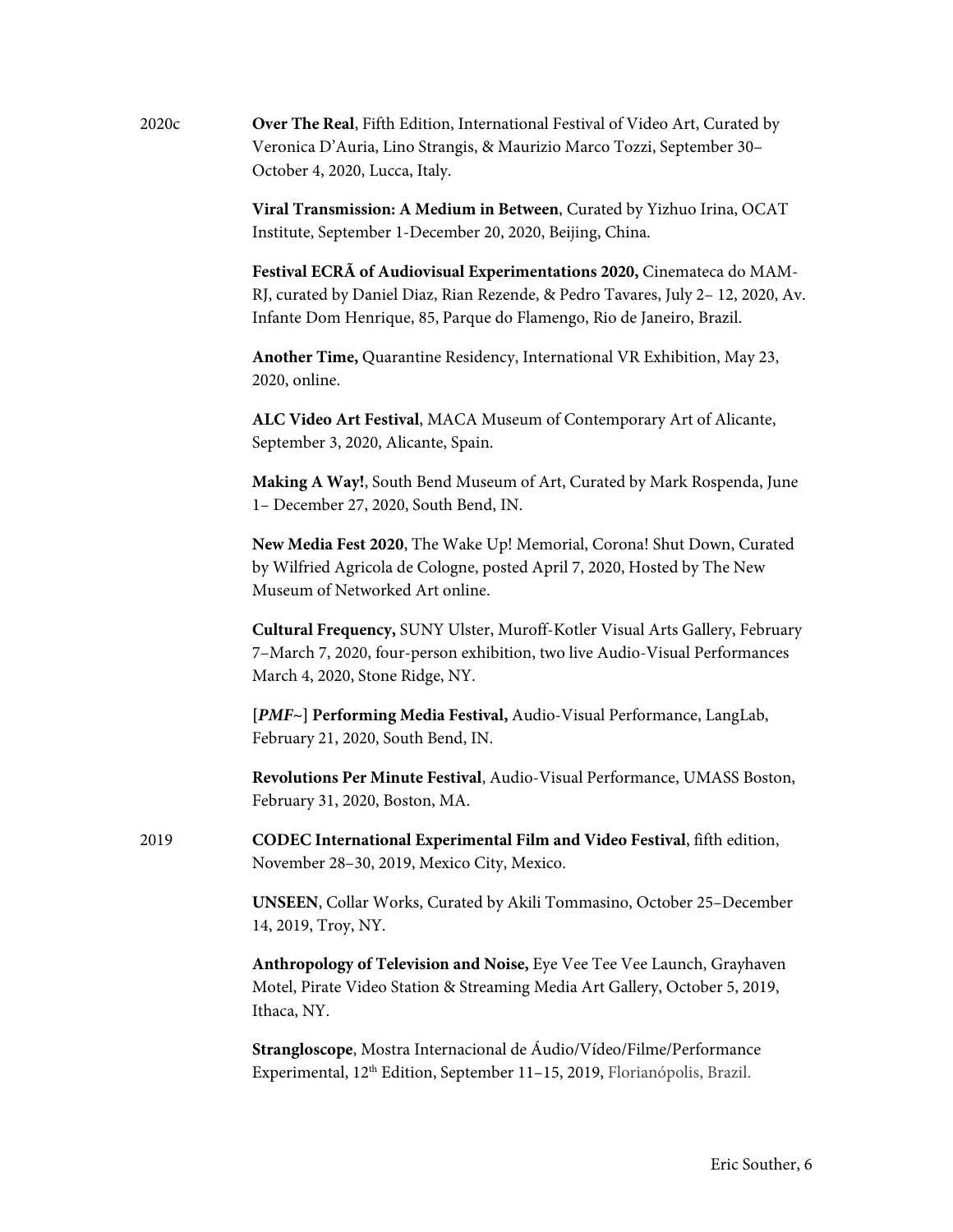| 2019c | Unsettling Time, Vanderbilt University, November 1, 2019 - March 1, 2020,<br>Nashville, TN.                                                                                                           |
|-------|-------------------------------------------------------------------------------------------------------------------------------------------------------------------------------------------------------|
|       | Double Real, Electronic Arts Alliance, Burchfield Penney Art Center, Front<br>Yard, August 9- November 24, 2019, Buffalo, NY.                                                                         |
|       | MOVE CINE ARTE, Museum of Image and Sound, September 21, 2019, Sao<br>Paulo, Brazil.                                                                                                                  |
|       | Magmart, video under volcano!, Casorina Contemporary Art Museum, May 24,<br>2019, Casorina, Naples, Italy.                                                                                            |
|       | Ojo de Agua Film Festival, 2 <sup>nd</sup> Annual, July 15, 2019, Hidalgo, Mexico.                                                                                                                    |
|       | Spaesamento Digitale, Ragusa Foto Festival, Palazzo Cosentini, July 26-28, 2019,<br>Histoical Center of Ragusa, Sicily, Italy.                                                                        |
|       | Fractured Habitats, AC Gallery, 798 Arts District, May 25-June 25, 2019,<br>Beijing, China.                                                                                                           |
|       | Streetlight, Roman Susan Gallery, May 7-24, 2019, Chicago, IL.                                                                                                                                        |
|       | The Psychedelic and Trans-Personal Film Festival, Spectacle Cinema, May 17-<br>19, 2019, Brooklyn, NY.                                                                                                |
|       | Off the Screen!, 57 <sup>th</sup> Ann Arbor Film Festival, Space 2435, University of<br>Michigan, March 26-31, 2019, Ann Arbor, MI.                                                                   |
| 2018  | Frame & Frequency 4 Vol. 2, Vis Arts Center, In(Site) Project, December 7,<br>2018– January 6 <sup>th</sup> , 2019, Rockville, MD.                                                                    |
|       | Discovery After Dark: Live Experimental Media Art, Fort Collins Museum of<br>Discovery, Supported by Colorado State University, Electronic Art Lecture Series,<br>October 25, 2018, Fort Collins, CO. |
|       | Istanbul International Experimental Film Festival, Form, Shapes, Dimensions,<br>November 21, 2018, Beyoglu, Istanbul.                                                                                 |
|       | Vibrant Digit, 1905 Cultural and Creative Park, October 7-8, 2018, Shenyang,<br>China.                                                                                                                |
|       | North Bellarine Film Festival, Portarlington Neighborhood House, Curated by<br>David King, November 18, 2018, Portarlington, Victoria, Australia.                                                     |
|       | <b>Experimental Video Show</b> , The Exchange Gallery, September 29-November 9,<br>2018, Bloomsburg, PA.                                                                                              |
|       |                                                                                                                                                                                                       |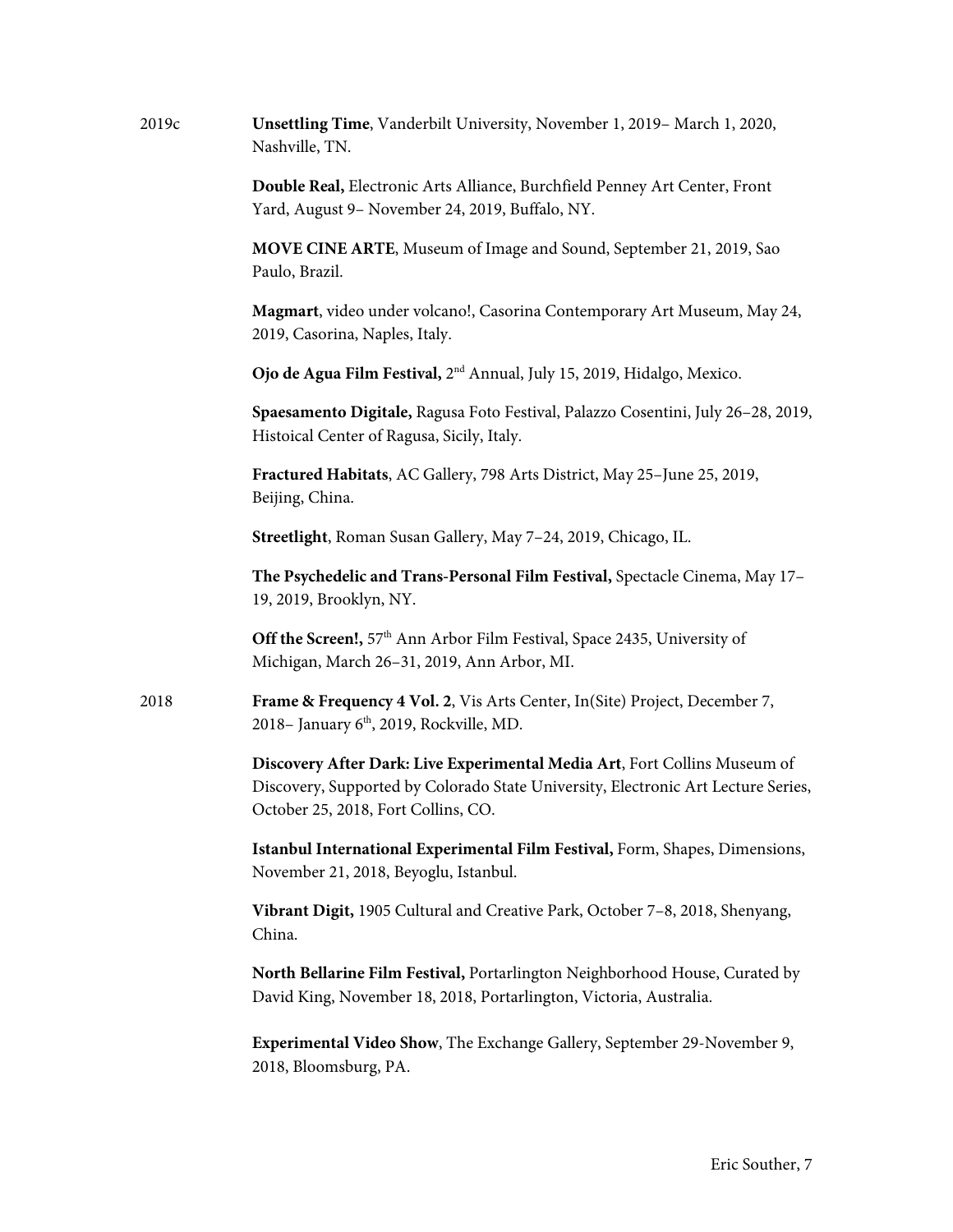2018c **SCREEN2018: A Durational Screening of Video and Moving Image Works,**  University of Massachusetts Amherst, Curated by Colleen Keough, September 4– 13, 2018, Amherst, MA.

> P**erforming Media Festival Kansas City**, La Esquina, presented by the Charlotte Street Foundation, September 29, 2018, Kansas City, MO.

> **The Kinochrome Sessions No. 1**, Cinecycle, August 11, 2018, Toronto, Canada.

 **The Unseen Festival**, Counterpath, September 1-30, 2018, Denver, CO.

**Mid-West Media Arts,** Audio-Visual Performances, Oilwick Gallery, June 16, 2018, Indianapolis, IN.

**Screens and Screens Festival: Hyperconnect**, VR Art Festival, AltspaceVR, June 4–10, 2018, online.

**Confetti Machine,** Outpost Artist Resources, June 1–3, 2018, Ridgewood, NY.

**Future Artifact**, Plexus Projects: Creative Tech Week, May 6–9, 2018, Brooklyn, NY.

**Milwaukee Underground Film Festival,** University of Wisconsin Milwaukee, April 19-22, 2018, Milwaukee, WI.

**Free Electron**, LangLab, Audio Visual Performance, April 20, 2018, South Bend, IN.

**45th Athens International Film + Video Festival**, The Athens Cinema, April 9- 15, 2018, Athens, OH.

**Online Performance Art Festival**, 7th Annual, Agentive Matter, Feb 9, 2018, online.

 **Agentive Matter**, Ball State University, Jan. 18-19, 2018, Muncie, IN.

**[***PMF***~] Performing Media Festival,** Louise E. Addicott and Yatish J. Joshi Performance Hall, January 11, 2018, Indiana University South Bend, South Bend, IN.

2017 **Come Together: Bring Your Own Beamer Muncie,** Muncie Makes Lab, November 18, 2017, Muncie, IN.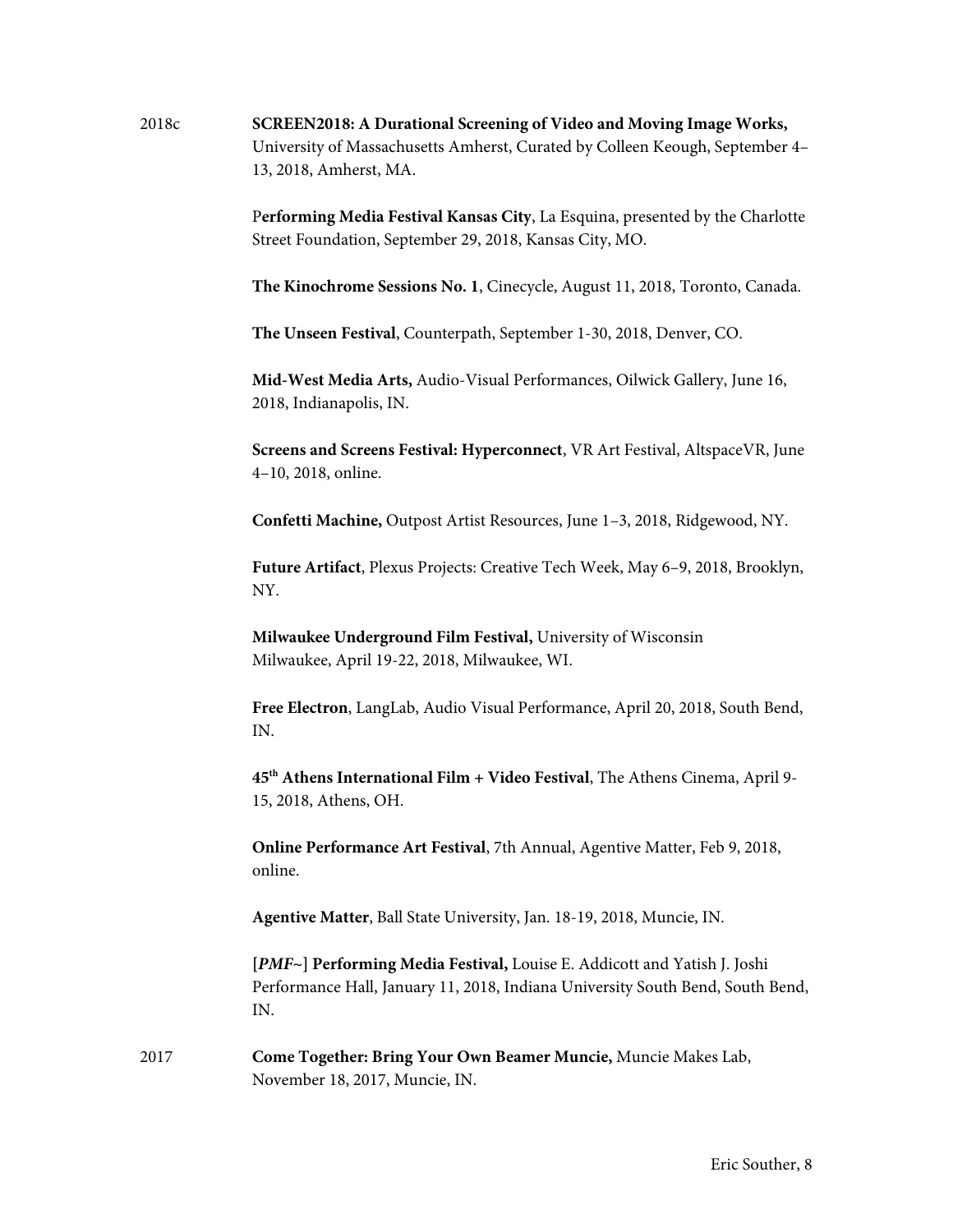2017c **Agentive Matter**, 数字之诗意(Poetic of Digit), 1905 Cultural and Creative Park, Audio-Visual Performances, Oct. 7–8, 2017, Shenyang, China.

> **The Model of the World,** Museum of Art, Inaugural Exhibition, Oct. 29–Nov. 15, 2017, Zhangzhou, Fujian Province, China.

**Simultan Festival XII:** *Possible Futures*, Oct. 7, 2017, Timisoara, Romania.

**Transient Visions: Festival of the Moving Image**, Oct. 20–21, 2017, Johnson City, NY.

**SUPERNOVA Outdoor Digital Animation Festival,** Abstraction Unbound Program, Denver Performing Arts Complex Galleria, Sept. 14, 2017, Denver, CO.

**MOVE CINE ARTE**, b\_arco Centro Cultural Contemporâneo, Itaú Cultural and Espaço Marieta, Sept. 2017, Sao Paulo, Brazil.

 **Omaha Under the Radar,** OuterSpaces, July 5–8, 2017, Omaha, NE.

 **Agentive Matter,** University of Kansas, March 14, 2017, Lawrence, KS.

**[***PMF***~] Performing Media Festival,** Louise E. Addicott and Yatish J. Joshi Performance Hall, March 20, 2017, Indiana University South Bend, South Bend, IN.

**Augmented Realities,** Spread Arts, March 19, 2017, Detroit, MI.

**Seeking Location: Mapping & Borders in Art**, Lubeznik Center for the Arts, Performed: *Ritual to Cleanse Neoliberalism*, February 3, 2017, Michigan City, IN.

The Video Show, 4<sup>th</sup> International Exhibition of Video & Digital Media Installation, Raritan Valley Community College, February 20 – March 10, 2017, Juried by Lydia Grey, Kelly Oliver, Ann Tsubota, and Darren McManus, Branchburg, NJ.

2016 **Streetlight**, Roman Susan Gallery, Dec. 15–30, 2016, Chicago, IL.

**Frequency Fridays,** The Fuse Factory Electronic and Digital Arts Lab, December 2, 2016, Columbus, OH.

**ILLUM-A-PHONIC FEST,** La Esquina, presented by the Charlotte Street Foundation, November 5, 2016, Kansas City, MO.

**Anthropocene**, Pearl Conard Art Gallery, The Ohio State University Mansfield, Juried by Victoria Vesna, Matthew Kenyon, Paul Catanese, and Doo-Sung Yoo, November 14–December 7, 2016, Mansfield, OH.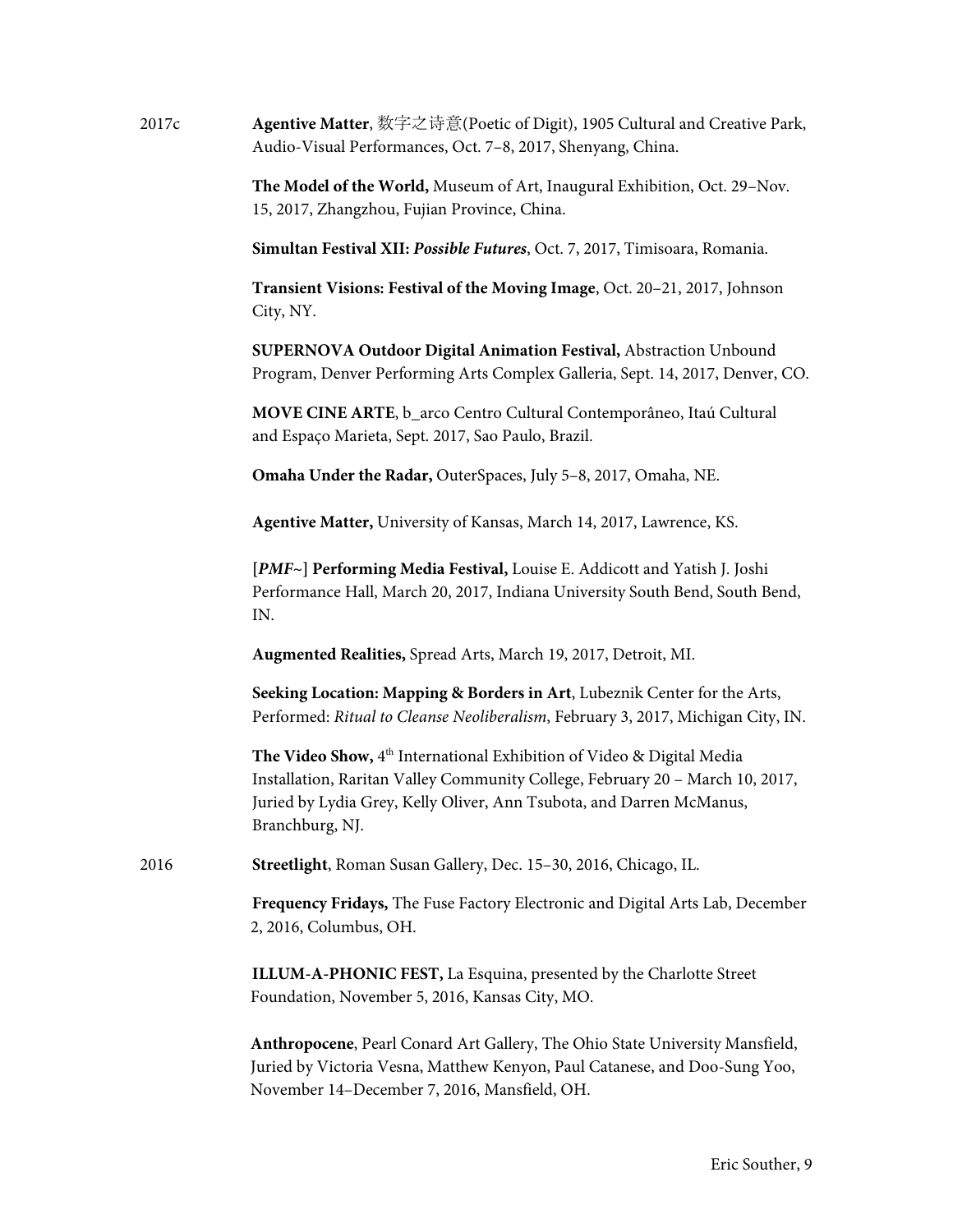2016c **Future Talk,** Urban Institute for Contemporary Art, ArtPrize 2016, September 10–October 16, 2016, Grand Rapids, MI.

**Artists Mixer,** South Bend Museum of Art, Oct. 7, 2016, South Bend, IN.

**Mercy/Shelter,** The J.C. Lauber Building, Aug. 18–20, 2016, South Bend, IN.

**Synaptic Transmissions**, Slate Arts and Performance Art Gallery, June 4, 2016, Curated by Jennifer Hargrave & Ben Kernes, Chicago, NY

**Digital Network Film Festival,** The Front, June 18, 2016, New Orleans, LA.

**Echofluxx 16,** Festival of New Media, Music and Art, May 4, 2016, Prague, Czech Republic.

**BYOBGR3,** Bring Your Own Beamer, Urban Institute for Contemporary Art, March 4, 2016, Grand Rapids, MI.

**Athens Digital Arts Festival**, Digital Pop: What is Pop in the Digital Age?, Complex Gate Ermou, Curated by Eirini Olumpiou, May 19–22, 2016, Athens, Greece.

**The Consilience of Art & Science,** Pence Gallery, January 19–February 28, 2016, Juried by Shih-Wen Young & Sharon Bladholm, Davis, CA.

**Danube Video Art Festival,** February 19–21, 2016, Curated by Roland Wegerer, Stadtkino Grein, Austria.

**Cross Cultural Dialog**, Part of the Fantastic Art China 2016: New York International Creative Festival, Curated by Fei Jun and Xiaowen Chen, February 6–9, 2016, Javits Center, New York, NY.

**Transformations: A Code and Data-Driven Animation Screening**, Media Lounge, New Media Caucus, curated by Darren Douglas Floyd, Mat Rappaport, & A. Bill Miller, Presented at the College Art Association Conference, February 6, 2016, Washington, DC.

**Chrysalis Lens: A Brief Survey of Contemporary Video Art**, Marylyn & Chuck Klaus Center for the Arts, Marymount California University, November 5–26, 2016, Rancho Palos Verdes, CA.

2015 **Cinema 06,** Kenneth Paul Lesko Gallery, September 19–November 15, 2015, Cleveland, OH.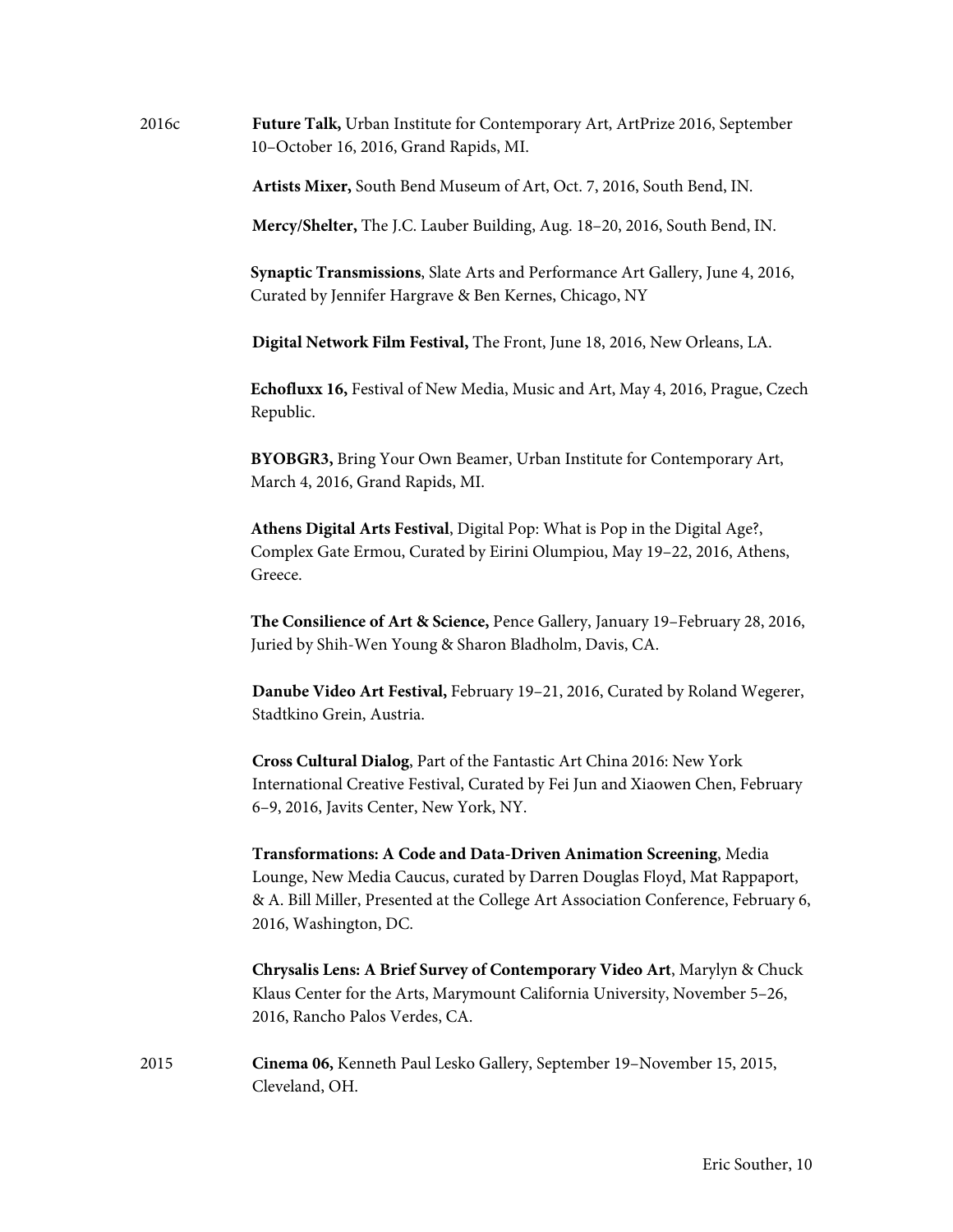| 2015c | Fresh Minds Festival of Audiovisual Art, Texas A&M University, October 6-10,<br>2015, College Station, TX.                                                                          |
|-------|-------------------------------------------------------------------------------------------------------------------------------------------------------------------------------------|
|       | Multiplying Muybridge, The Fuse Factory electronic and Digital Arts Lab<br>Annual Juried Exhibition, The Ohio State University Mansfield, October 30,<br>2015, Mansfield, OH.       |
|       | Multiplying Muybridge, Visiting Artist & Scholar Series, University of<br>Cincinnati, College of Design, Architecture, Art, and Planning, Sept. 28, 2015,<br>Cincinnati, OH.        |
|       | Art Sounds Performance Series, Analog Drift, Epperson Auditorium, Kansas<br>City Art Institute, March 10, 2015, Kansas City, MO.                                                    |
|       | New Media Arts Trail, Currents New Media Arts Trail, Center for the Arts, June<br>13 - August 1, 2015, Hobs, NM.                                                                    |
|       | Noise Video Festival, Film Essay - filmessay.com, April 3-May 3, 2015, Juried by<br>Charles Woodman, Andrea Fratti Costa, Rossano Pinelli, Fabrizio Saiu, and<br>Ramon Silles.      |
|       | Digital Muddy Expanded Media Festival, Southern Illinois University<br>Carbondale, February 24-March 1, 2015, Carbondale, IL.                                                       |
|       | Dallas Medianale, McKinney Avenue Contemporary Black Box Theater,<br>presented by the Video Association of Dallas, January 9-11, 2015, Curated by<br>Michael A. Morris, Dallas, TX. |
| 2014  | Migration, Claire Oliver Gallery, Chelsea, Curated by Joseph Scheer and Peer<br>Bode, October 30-December 6, 2014, New York, NY.                                                    |
|       | Fresh Minds Festival of Audiovisual Art, Texas A&M University, 2013-2014<br>season, College Station, TX.                                                                            |
|       | Performing Media: Works by Signal Culture Artists in Residence, Everson<br>Museum of Art, September 20, 2014, Syracuse, NY.                                                         |
|       | BYOB Grand Rapids, The Urban Institute of Contemporary Art, August 1, 2014,<br>Grand Rapids, MI.                                                                                    |
|       | The Drift, 222lodge, Curated by Frans van Lent, Nov. 21, 2014, Dordrecht,<br>Netherlands.                                                                                           |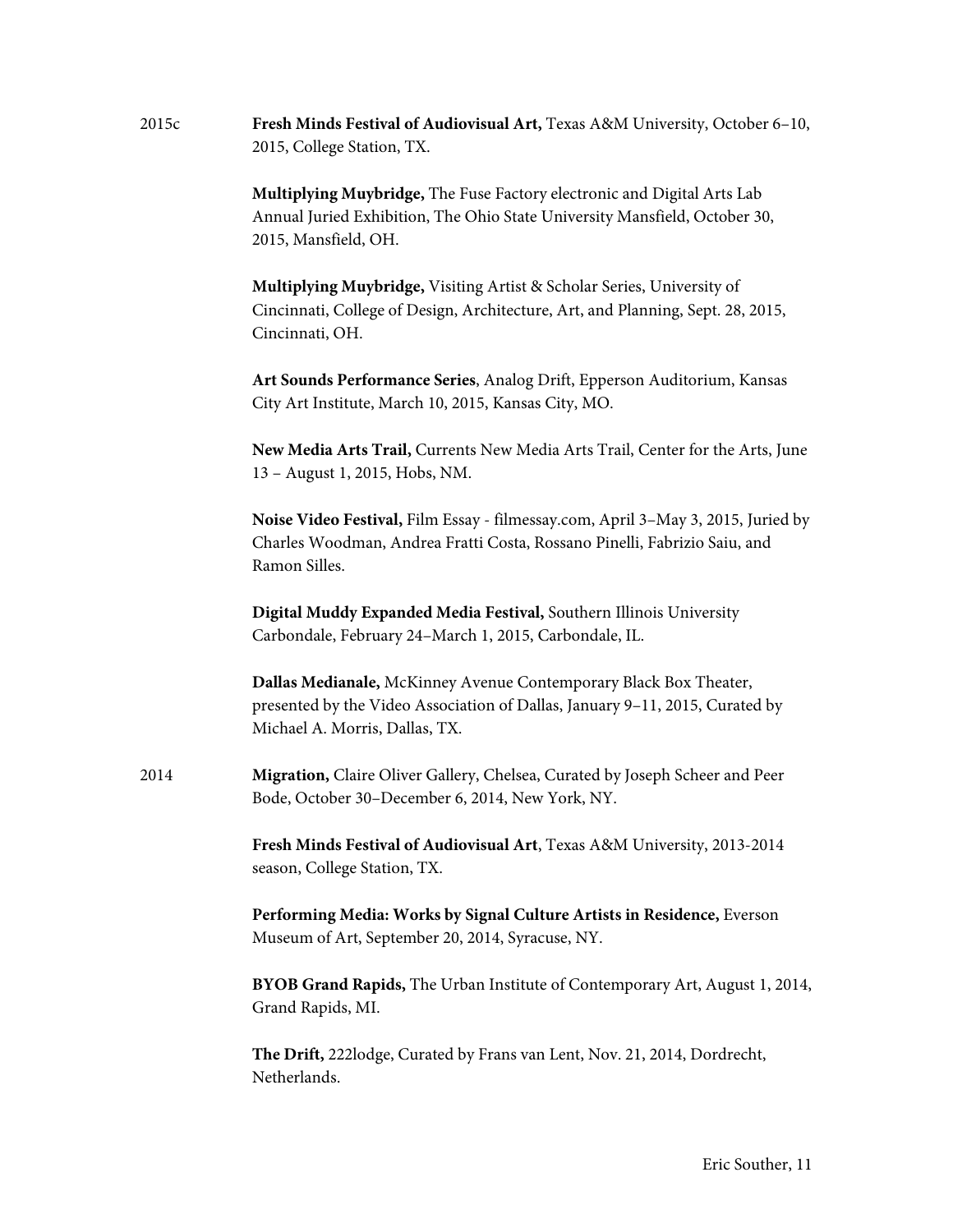2014c **WEB Video Biennial,** Web Art Center, curated by José Vieira, Curated by José Vieira, October 15–December 31, 2014, Online.

**17 Days**, Volume 7, Curated by Adriane Little, traveling exhibition:

Alfred State College, Llewellyn Gallery, August 28–September 20, 2014, Alfred, NY.

Western Michigan University, Atrium Gallery, March 28–April 3, 2016, Kalamazoo, MI.

**ArtPrize at GRAM 2014:** [**Dis]comfort Zones**, Grand Rapids Art Museum, Curated by Cindy Buckner, September 17–October 12, 2014, Grand Rapids, MI.

**Performing Media: Works by Signal Culture Artists in Residence,** Everson Museum of Art, September 20, 2014–January 15, 2015, Syracuse, NY.

**Open Projector Showcase,** The Urban Institute of Contemporary Art, August 22–24, 2014, Grand Rapids, MI.

**FONLAD Digital Art Festival**, 10<sup>th</sup> edition, Curated by Sérgio Gomes, April 22– August 10, 2014, Coimbra, Portugal.

**Ende Tymes IV: Festival of noise and Experimental Liberation,** Silent Barn & Outpost Artist Resources, May 8–11, 2014, Ridgewood, NY.

**Minden Festival,** Curated by Angioula Papadopoulou, May 3, 2014, Kalamata, Greece.

**Beacons Festival,** Heslaker Farm, August 7–10, 2014, Skipton, North Yorkshire, UK.

**All About Colors,** Arterie Fine Arts, May 3–30, 2014, Juried by Gary Schirmer, Naperville, IL.

**BIVOUAC ET. AL.**, INFX, The George Cinema, Curated by Jessica Litsas & Mark Walker, January 22, 2014, St. Kilda, Australia.

**Regionals,** Gallery Wz132, Indiana University East, January 31–March 7, 2014, Richmond, IN.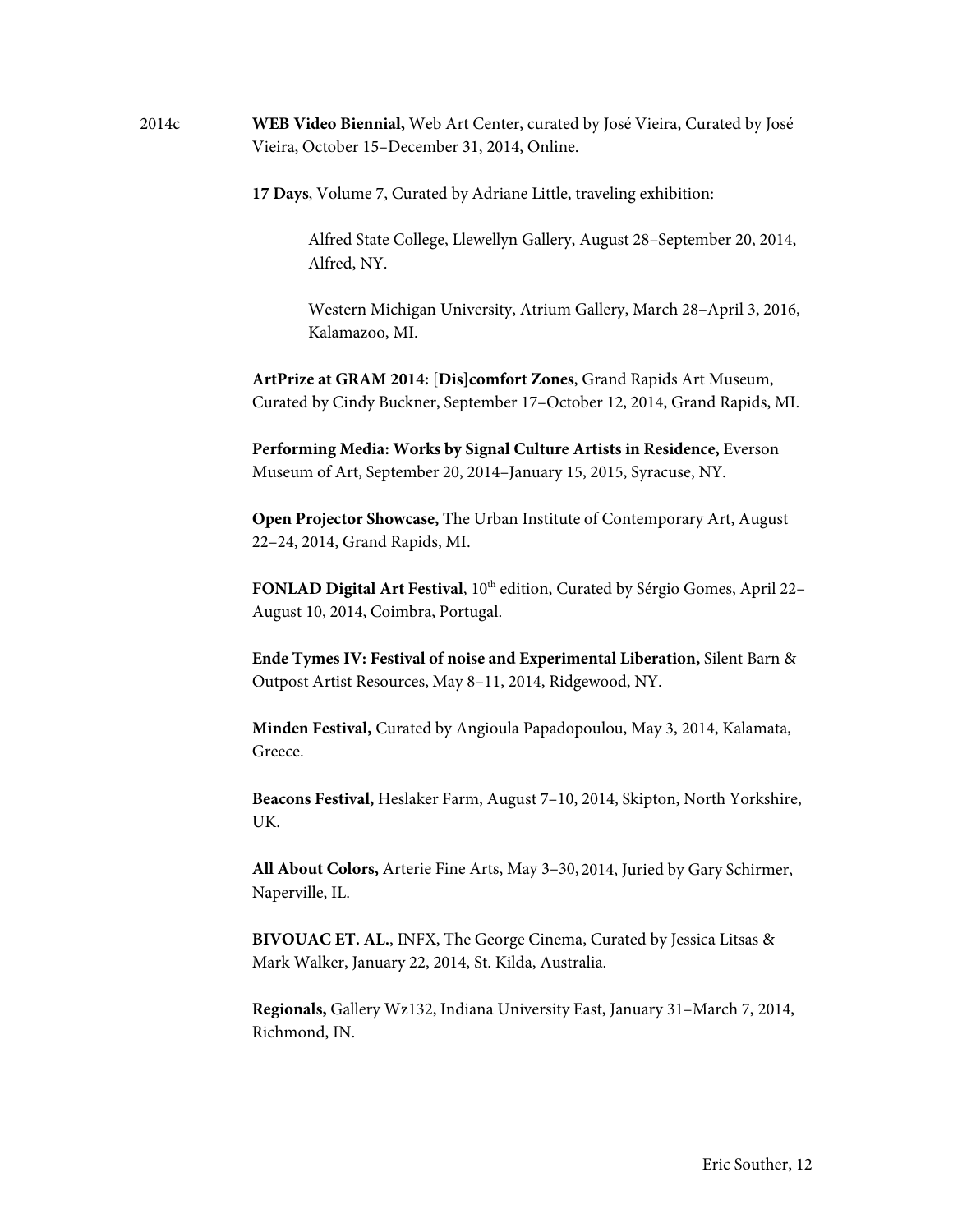| 2012-2014 | Against the Grain: Wood in Contemporary Art, Craft and Design, traveling<br>exhibition, Curated by Lowery Stokes Sims.                                                        |
|-----------|-------------------------------------------------------------------------------------------------------------------------------------------------------------------------------|
|           | The Mint Museum of Craft + Design, September 9, 2012-January 27,<br>2013, Charlotte, NC.                                                                                      |
|           | Museum of Art and Design, March 19-September 15, 2013, New York,<br>NY.                                                                                                       |
|           | Museum of Art   Fort Lauderdale, Nova Southeastern University,<br>October 12, 2013-January 20, 2014, Fort Lauderdale, FL.                                                     |
| 2013      | Global Fold - 43°, Jilin University, December 10-17, 2013, Changchun, China.                                                                                                  |
|           | PopRally: Abstract Currents, Museum of Modern Art, 2013, New York, NY.                                                                                                        |
|           | Open Projector Night No. 6, UICA Film Theater, December 18, 2013, Grand<br>Rapids, MI.                                                                                        |
|           | WPA's Experimental Media 2013 Screening Series, Corcoran Gallery of Art,<br>Corcoran College of Art + Design, Curated by Jason Eppink, September 23, 2013,<br>Washington, DC. |
|           | Filmideo, Index Art Center, April 20, 2013, Newark, NJ.                                                                                                                       |
|           | Bivouac 2013, Horse Bazaar, Curated by Jessica Litsas & Mark Walker, October<br>30-November 20, 2013, Melbourne, Australia.                                                   |
|           | Microchromatic, Paragraph Gallery, Art Sounds Performance Series, November<br>12-15, 2013, Kansas City, MO.                                                                   |
|           | The Cutting Room, Nottingham Playhouse, Curated by Jennifer Ross and Clare<br>Harris, September 13-30, 2013, Nottingham, UK.                                                  |
|           | Peepshow 2013: Hot Mess, DNIPRO Ukrainian Center, February 23, 2013,<br>Buffalo, NY.                                                                                          |
|           | Kronosfera, Galerija 12 New Media Hub, Curated by Luisa Mizzoni aka Luxi Lu,<br>January 18-25, 2013, Belgrade, Serbia.                                                        |
| 2012      | O:4W Festival (The Outcasting: Fourth Wall Festival), September 22, 2012,<br>Curated by Michael Cousin, Grangetown, Cardiff, UK.                                              |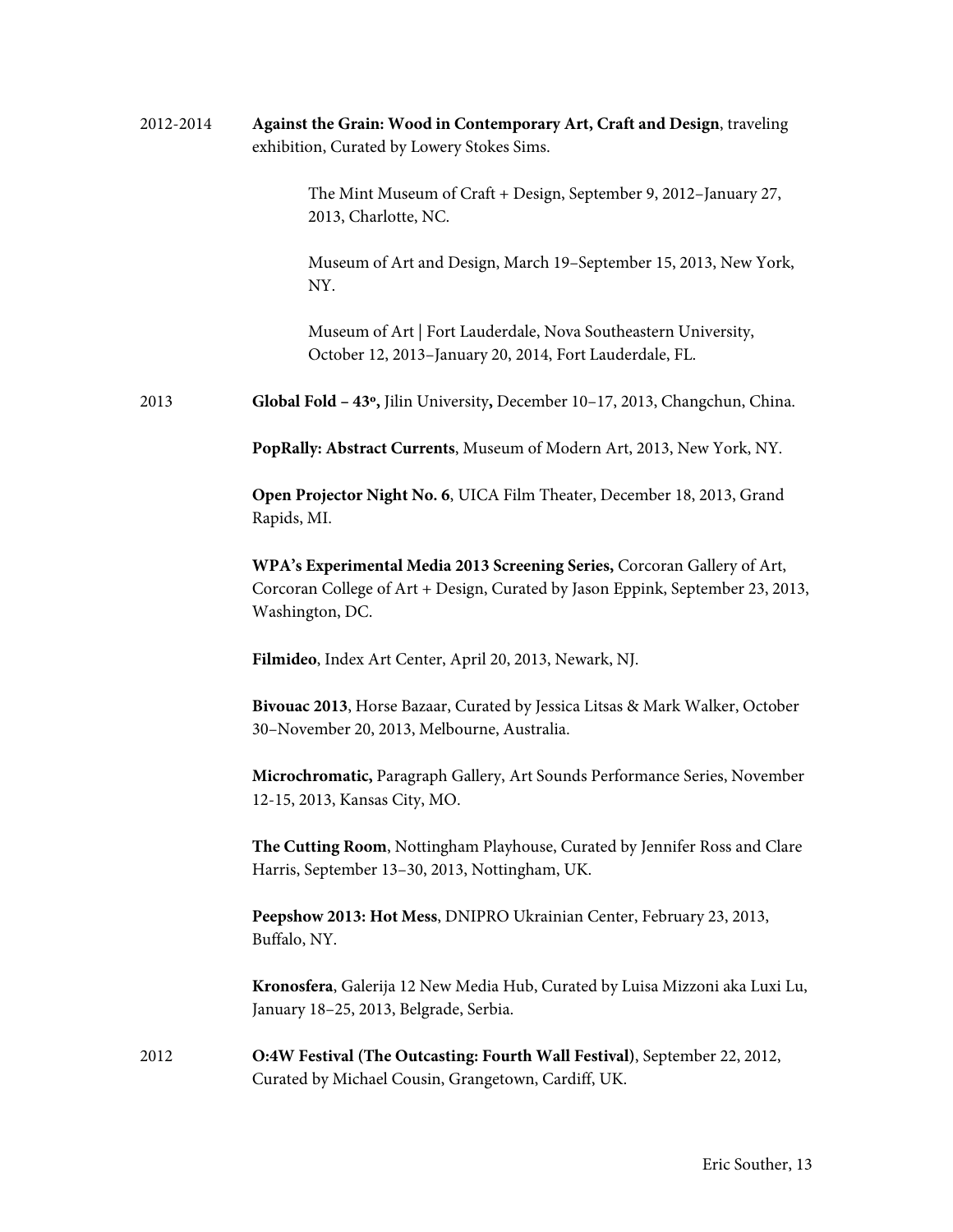2012c **Premises of Red**, Western Michigan University, October 31, 2012, Kalamazoo, MI.

> **Amelia**, Indiana University South Bend, November 7, 2012, Single Channel video accompaniment for live performance of "*Amelia"* composed by John Mayrose, South Bend, IN.

**Pulsoptional**, September 2012, Single Channel video accompaniment for live performance of "*What Hath God Wrought*" composed by John Mayrose, performed at the following locations: Adelphi University, Garden City, NY, Indiana University South Bend, South Bend, IN, and the DiMenna Center, New York, NY.

**Art Grease**, Public Access Cable Show co-produced by Squeaky Wheel & Hallwalls, Oct. 2012, Buffalo, NY.

**River Bend Film Festival**, Century Center, DTSB, April 13, 2012, South Bend, IN.

**CoCA Annual Exhibition**, Juried By M. K. Guth, December 29, 2012–March 6, 2013, CoCA Georgetown Gallery at Seattle Design Center, Seattle, WA.

**Vision from The Future**, Cronosfera Festival, September 21–December 23, 2012, Cavatore, Alessandria, Italy.

**Beyond the Natural**, November 2–December 18, 2012, Artpost Gallery, South Bend, IN.

**Cabinet Exhibition**, Islington Arts Factory, September 15–21, 2012, Curated by Laura Guedes & Antoni Ferrer, London, UK.

**Palimpsest**, Coup d'Espace Exhibition, October 12–November 9, 2012, Curated by Steven H. Silberg & Neil C. Jones, Washington Project for the Arts, Washington D.C.

**Kentucky.7 Biennial**, July 27–September 9, 2012, Juried by Chuck Swanson, Lexington Art League, Lexington, KY.

**Virulent Experience**, Conway Hall, August 6–31, 2012, Written & Directed by John Harrigan, London, UK.

**24-Hour Video Art Extravaganza**, Gallery 479, Summer Projects, July 13, 2012, University of California Santa Barbara, Santa Barbara, CA.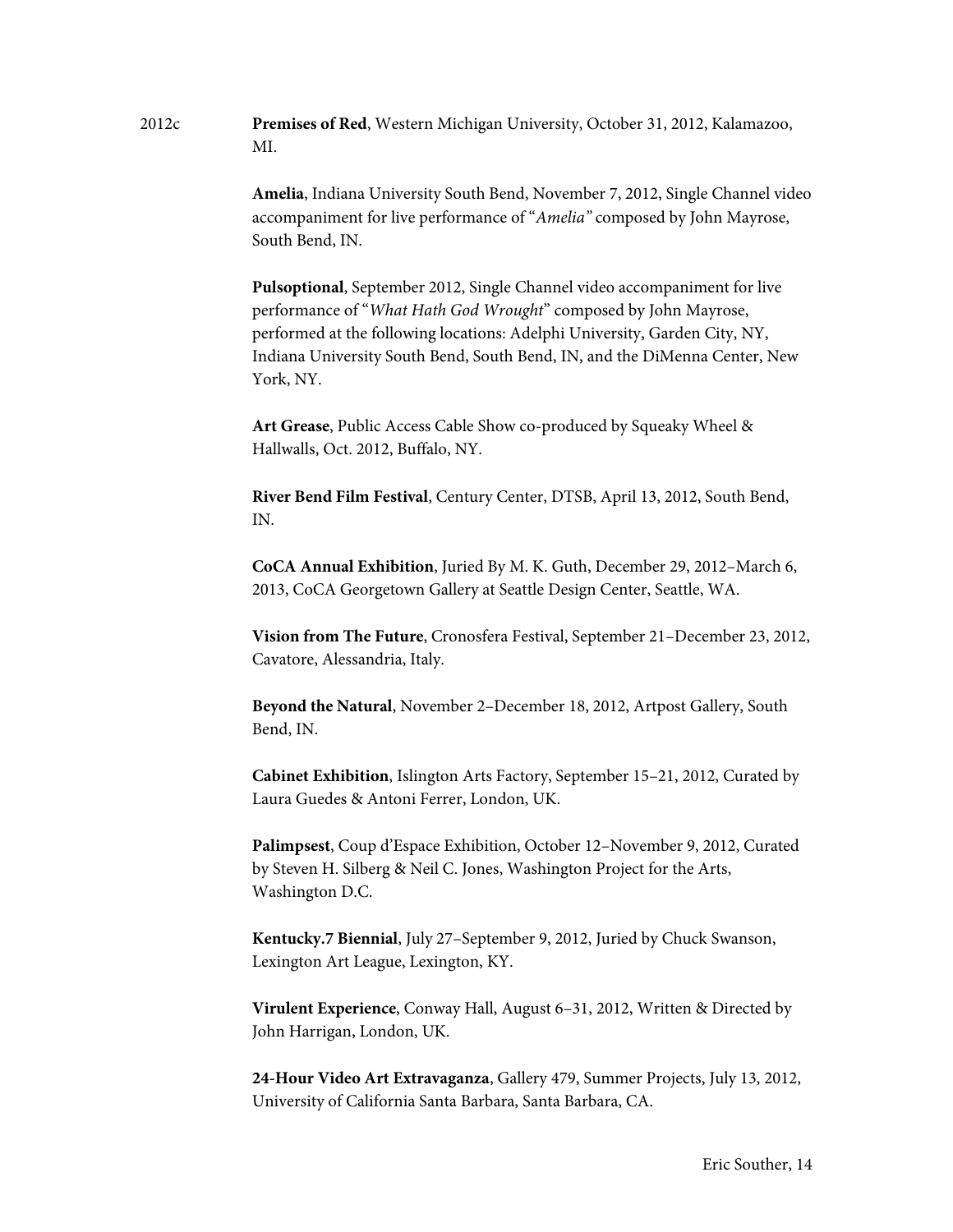| Present Tense, traveling exhibition, June 1-30, 2012                                                                                                         |
|--------------------------------------------------------------------------------------------------------------------------------------------------------------|
| LAFA Gallery, Luxun Academy of Art, Dalian, China.                                                                                                           |
| The International Research Station of Digital Media Art and Design<br>Museum, Jilin Academy of Arts, Jilin, China.                                           |
| Symbiosis: Between Technology, Humans, and Art, August 28, 2012,<br>Harvestworks, Soho NYC, NY.                                                              |
| The Scientist Festival, October 15, 2011, Curated by Vitaliano Teti, Ferrara,<br>Italy.                                                                      |
| Artists & Models 2011 - RAPTURE, RUPTURE, Hallwalls, May 21, 2011,<br>Curated by John Massier, Buffalo, NY.                                                  |
| Loop Festival, May 19-21, 2011, Barcelona, Spain.                                                                                                            |
| "End to End" New Media Art Show, Harvestworks, April 2, 2011, Curated by<br>Moyi Zhang, Zeljka Blaksic, and Elizabeth Tolson, Soho NYC, NY.                  |
| Media Arts Center, Studio Anise, Curated by Carol Parkinson, Executive<br>Director of Harvestworks Digital Media Center, May 9-12, 2011, New York, NY.       |
| Peepshow 2011: It's Complicated, Squeaky Wheel Buffalo Media Resources,<br>February 26, 2011, Curated by Jax Deluca, DNIPRO UKRANIAN Center,<br>Buffalo, NY. |
| Loop Festival, May 12-22, 2010, Barcelona, Spain.                                                                                                            |
| Electronic Integrated Arts, The Lu Xun Academy of Fine Arts Museum, January<br>2, 2010, Shenyang, China.                                                     |
| The Media Lab, The Central Academy of Fine Arts, January 5, 2010, Beijing,<br>China.                                                                         |
| GLI.TC,H, September 29-October 3, 2010, Roxaboxen Minicastle, Chicago, IL.                                                                                   |
| Cause + Time, May 1-June 26, 2010, The Luminary Center for the Arts, St.<br>Louis, MO.                                                                       |
| Kite + Chair, Squeaky Wheel, January 30–March 6, 2010, Curated by Jax Deluca,<br>Buffalo, NY.                                                                |
|                                                                                                                                                              |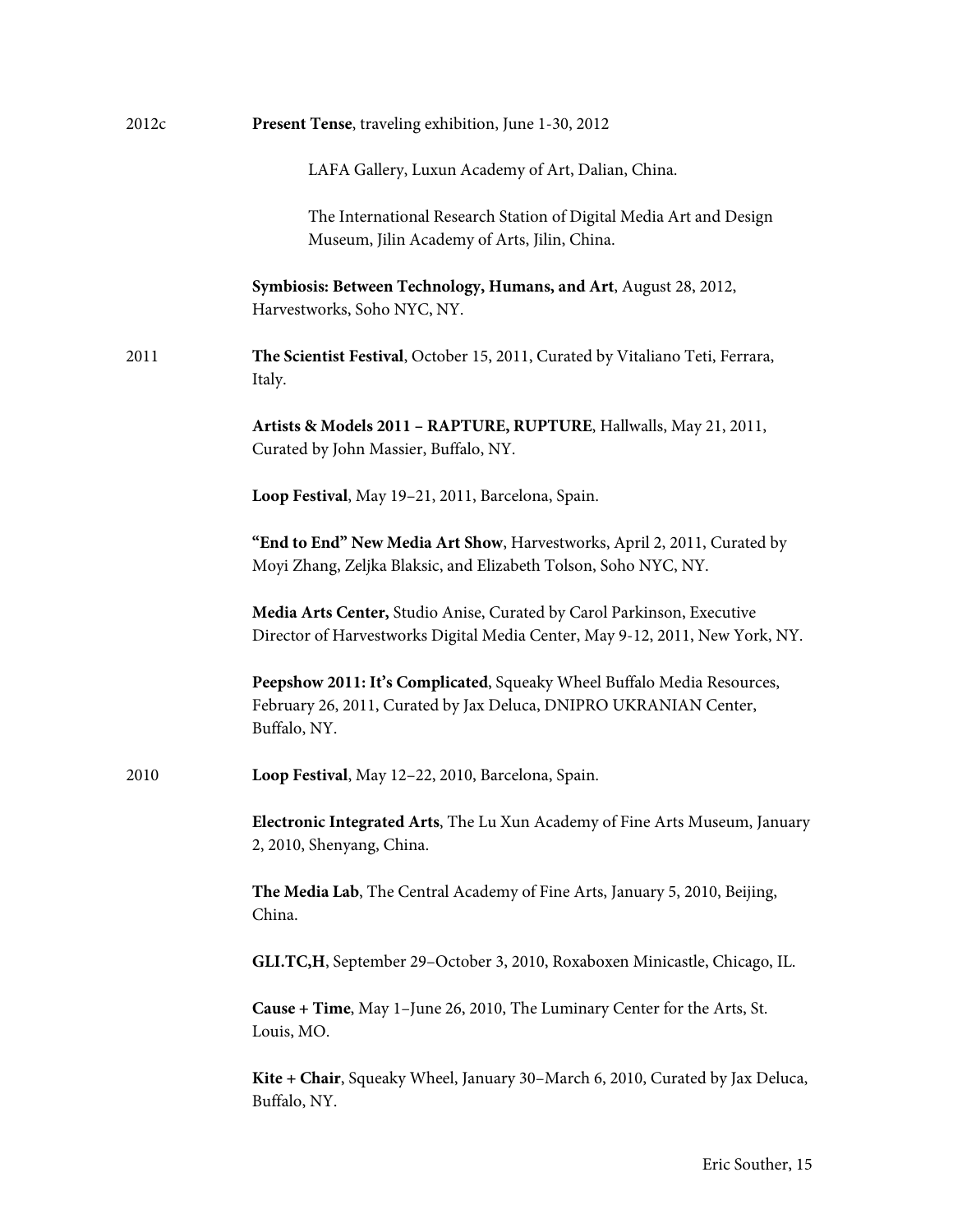| 2010c | <b>Converge, School of Photographic Arts and Sciences, (SPAS) Gallery, September</b> |
|-------|--------------------------------------------------------------------------------------|
|       | 1–October 1, 2010, Rochester Institute of Technology, Rochester, NY.                 |

# **Grants, Awards, and Fellowships**

| 2022 | NYSCA Immersive Technology Initiative, "Institute for Electronic Art:<br>"Immersive Art & Technology regional hub", Awarded \$15,575, May 1, 2022,<br>CO-PI with Joseph Scheer.                                                                                    |
|------|--------------------------------------------------------------------------------------------------------------------------------------------------------------------------------------------------------------------------------------------------------------------|
|      | National Endowment for the Arts (NEA), Arts Projects: Media Arts, Project<br>Title: "Institute for Electronic Art Media Arts National/International Residency<br>Program", Submitted June 18th, 2021, \$20,000 Awarded, May 18, 2022, CO-PI<br>with Joseph Scheer. |
| 2021 | Media Arts Assistance Fund 2021, Project Title: "Frequencies of Deep Time",<br>NYSCA Electronic Media/Film in Partnership with Wave Farm, Alfred, NY.                                                                                                              |
| 2018 | Grant Recipient, Project Title: "The New Silk Road: Objects of the Digital Age",<br>Faculty Research Grant, Indiana University South Bend, South Bend, IN.                                                                                                         |
|      | Grant Recipient, Project Title: "Mus-X 430 Electronic Music Ensemble: Audio-<br>Visual Collective", Curriculum Development Grant, Indiana University South<br>Bend, South Bend, IN.                                                                                |
|      | Grant Recipient, Teaching with Technology SEED Grant, University Center for<br>Excellence in Teaching, Indiana University South Bend, South Bend, IN. (LZX<br>Video Synthesizer)                                                                                   |
| 2017 | Work-study Student Engagement Grant Program, "The White House", Indiana<br>University South Bend, South Bend, IN.                                                                                                                                                  |
|      | Overseas Conference Grant, "The Model of the World", Museum of Art,<br>Zhangzhou, Fujian Province, China, from the office of the Vice President for<br>International Affairs, Indiana University Worldwide.                                                        |
| 2016 | Panel Award, "Old Media is New Media", R-Cade Symposium, Rutgers<br>University - Camden, Camden, NJ.                                                                                                                                                               |
|      | Grant Recipient, Teaching with Technology SEED Grant, University Center for<br>Excellence in Teaching, Indiana University South Bend, South Bend, IN.                                                                                                              |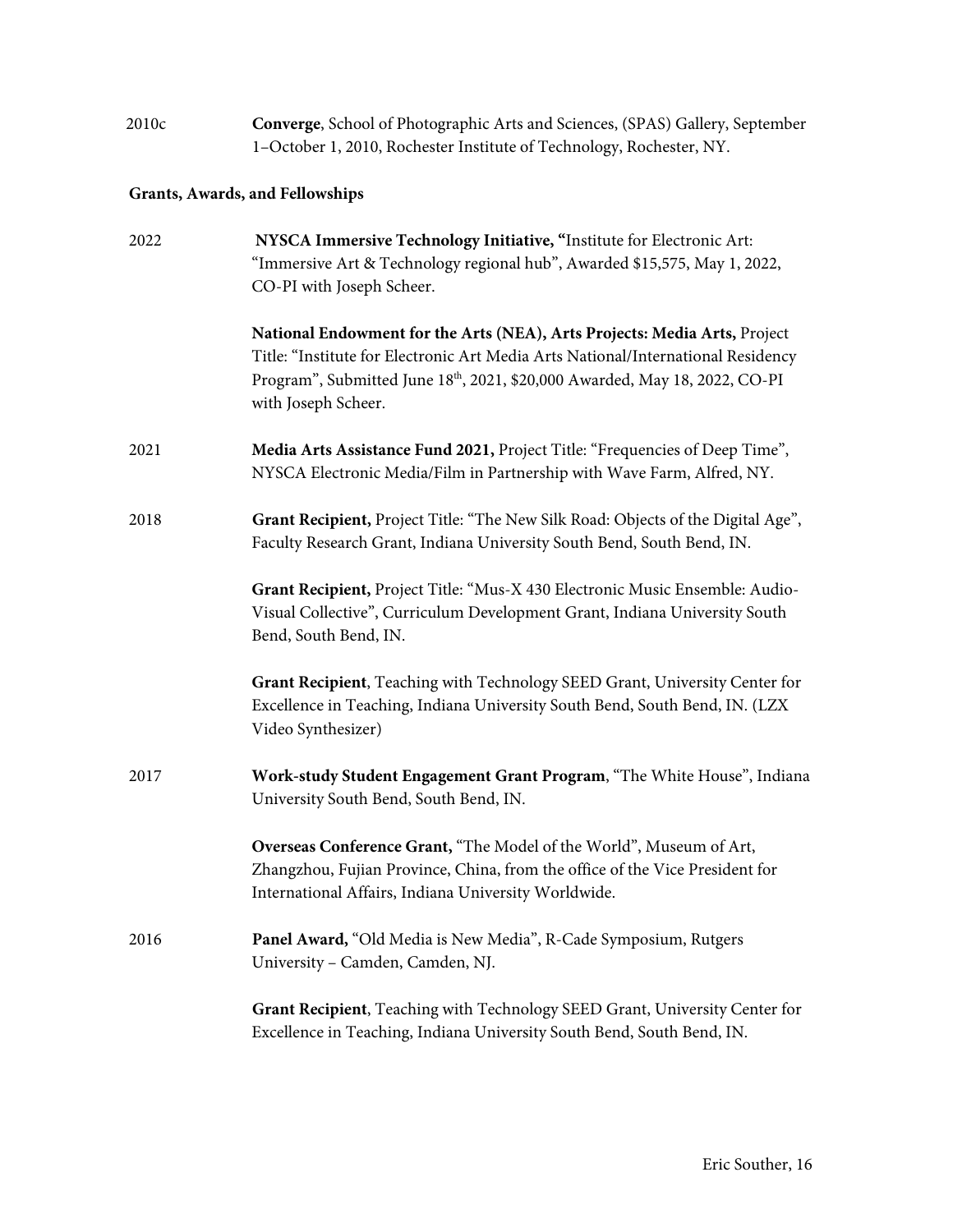| 2016c | Juried Award, Time-Based Category, Juror Yesomi Umolu, writer and<br>Exhibitions Curator at the Reva and David Logan Center for the Arts at the<br>University of Chicago, ArtPrize 8, 2016, Grand Rapids, MI.                                                                                         |
|-------|-------------------------------------------------------------------------------------------------------------------------------------------------------------------------------------------------------------------------------------------------------------------------------------------------------|
|       | Grant Recipient, Project Title: Liminal Labyrinth, New Frontiers in the Arts &<br>Humanities Experimentation Fellowship, Indiana University, PI: Eric Souther,<br>M.F.A., Assistant Professor of New Media, co-PI: Dr. Kevin Ladd Professor of<br>Psychology, Bloomington, IN.                        |
|       | Grant Recipient, Project Titled: Search Engine Vision "ISIS", Foundation for the<br>Arts Emergency Grants, New York, NY.                                                                                                                                                                              |
|       | Grant Recipient, Project Titled: Search Engine Vision "ISIS", ArtPrize Artist<br>Seed Grant, The Frey Foundation, Grand Rapids, MI.                                                                                                                                                                   |
|       | Grant Recipient, Project Titled: Fragmented Realities, ArtSounds 2016-2017<br>season, co-sponsored by the Charlotte Street Foundation and the Conservatory of<br>Music and Dance, Kansas City, MO.                                                                                                    |
|       | Grant Recipient, Project Title: "Liminal Labyrinth", Faculty Research Grant,<br>Indiana University South Bend, South Bend, IN.                                                                                                                                                                        |
|       | Grant Recipient, Teaching with Technology SEED Grant, University Center for<br>Excellence in Teaching, Indiana University South Bend, South Bend, IN. (HTC<br>VIVE)                                                                                                                                   |
| 2015  | Special Jury Award, Noise Video Festival, Film Essay - filmessay.com, the prize<br>is awarded to the video that better interprets the dialogue between sound and<br>visual, April 3-May 3, 2015, Juried by Charles Woodman, Andrea Fratti Costa,<br>Rossano Pinelli, Fabrizio Saiu, and Ramon Silles. |
|       | Grant Recipient, Project Title: Analog Drift, ArtSounds 2015-2016 season, co-<br>sponsored by the Charlotte Street Foundation and the Conservatory of Music and<br>Dance, Kansas City, MO.                                                                                                            |
| 2014  | Working Artist.org, Project support: "Multiplying Muybridge", Hybrid<br>Analog/Digital Audiovisual performance, (workingartist.org).                                                                                                                                                                  |
|       | Faculty Research Grant, Project Title: "Dissecting Muybridge" Video Art series,<br>Indiana University South Bend, South Bend, IN.                                                                                                                                                                     |
|       | Grant Recipient, Teaching with Technology SEED Grant, University Center for<br>Excellence in Teaching, Indiana University South Bend, South Bend, IN.                                                                                                                                                 |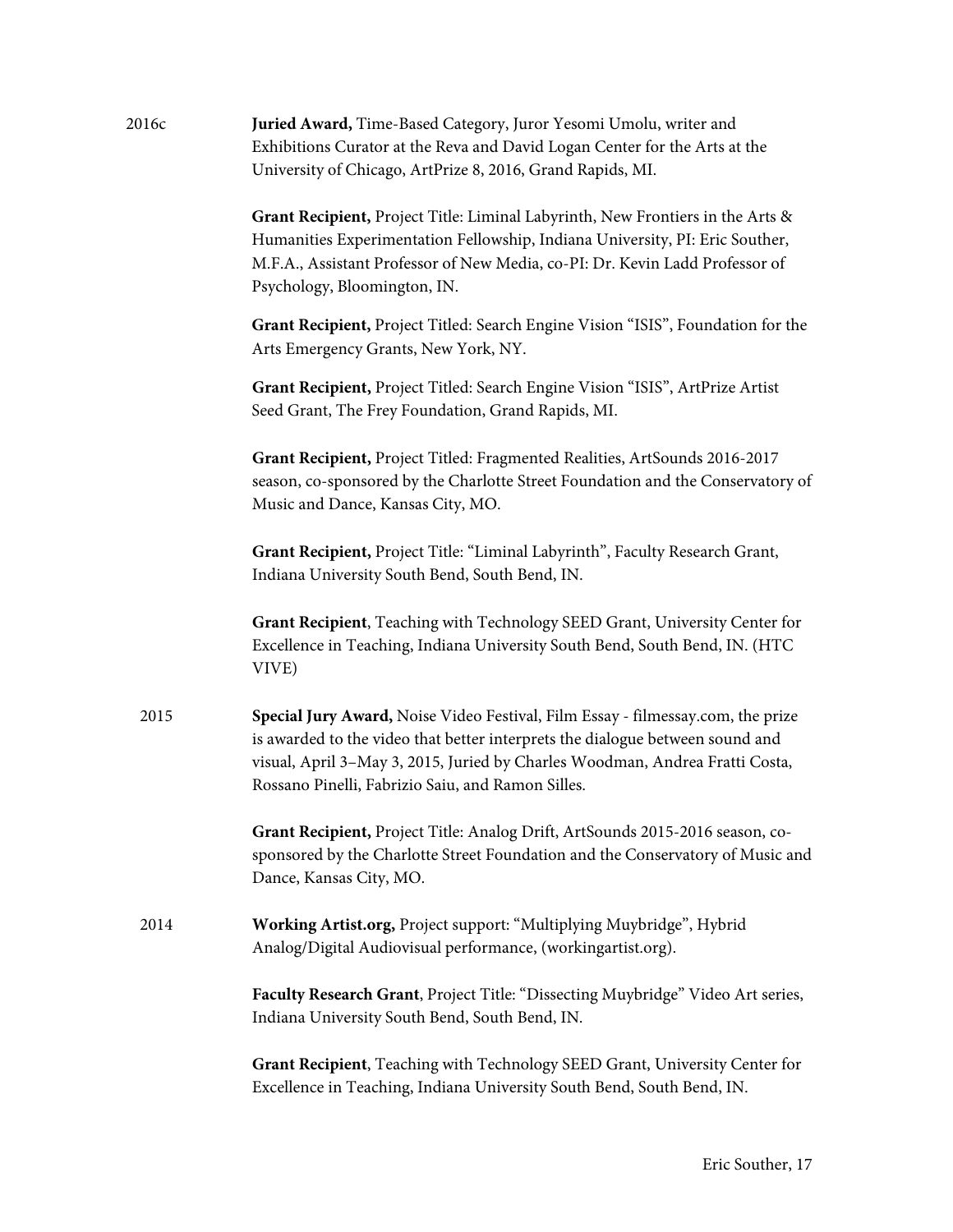| 2012        | Grant Recipient, Teaching with Technology SEED Grant, University Center for<br>Excellence in Teaching, Indiana University South Bend, South Bend, IN.                                                                                    |
|-------------|------------------------------------------------------------------------------------------------------------------------------------------------------------------------------------------------------------------------------------------|
| 2010        | Artists Wanted: A Year in Review 2010, Award: Winner of Motion & Sound<br>Category, Artist Wanted & SCOPE Art Show, artistswanted.org.                                                                                                   |
| 2009-2011   | Graduate Fellowship, Electronic Integrated Art, Alfred University, Alfred, NY.                                                                                                                                                           |
| Residencies |                                                                                                                                                                                                                                          |
| 2020        | Artist-In-Residence, International Quarantine Residency, curated by Celyn<br>Bricker, Nancy Nan, Rebecca Yeong Ae, Cory Jesse Gerard Mpango, Polina<br>Smochkina, April 13-May 29, 2020, online.                                         |
| 2018        | Artist-In-Residence, Institute for Electronic Arts, New York State College of<br>Ceramics at Alfred University, October 1-5, 2018, Alfred, NY.                                                                                           |
| 2016        | Artist-In-Residence, Workspace Artist Residency, Squeaky Wheel Film & Media<br>Art Center, Awarded Honorarium, August 8-16, 2016, Buffalo, NY.                                                                                           |
|             | Artist-In-Residence, Spread Art, Funded by the Sustainable Arts Foundation,<br>Detroit, MI.                                                                                                                                              |
| 2015        | Artist-In-Residence, Signal Culture, Owego, NY.                                                                                                                                                                                          |
| 2014        | Artist-In-Residence, Signal Culture, Owego, NY.                                                                                                                                                                                          |
| 2013        | Artist-In-Residence, Cabin of the Sublime - or Not, LiveBox Gallery, Crystal<br>Lake, IL.                                                                                                                                                |
| Curation    |                                                                                                                                                                                                                                          |
| 2022        | Signals of Agency, group exhibition, featuring Benjamin Rosenthal, Sabrina<br>Ratté, Marcos Serafim, Jason Bernagozzi, Fosdick-Nelson Gallery, School of Art<br>and Design at Alfred University, February 18-March 24, 2022, Alfred, NY. |
| 2021        | Light Matter, first annual, Holmes Auditorium, co-developed and co-programed<br>with James Hansen, November 12-14, 2021, Alfred, NY.                                                                                                     |
| 2020        | Architectural Space Time Matters, group exhibition, DiffractiveMedia.Space, A<br>White Page Gallery, designed and curated by Eric Souther, November 6 -<br>December 6, 2020, online.                                                     |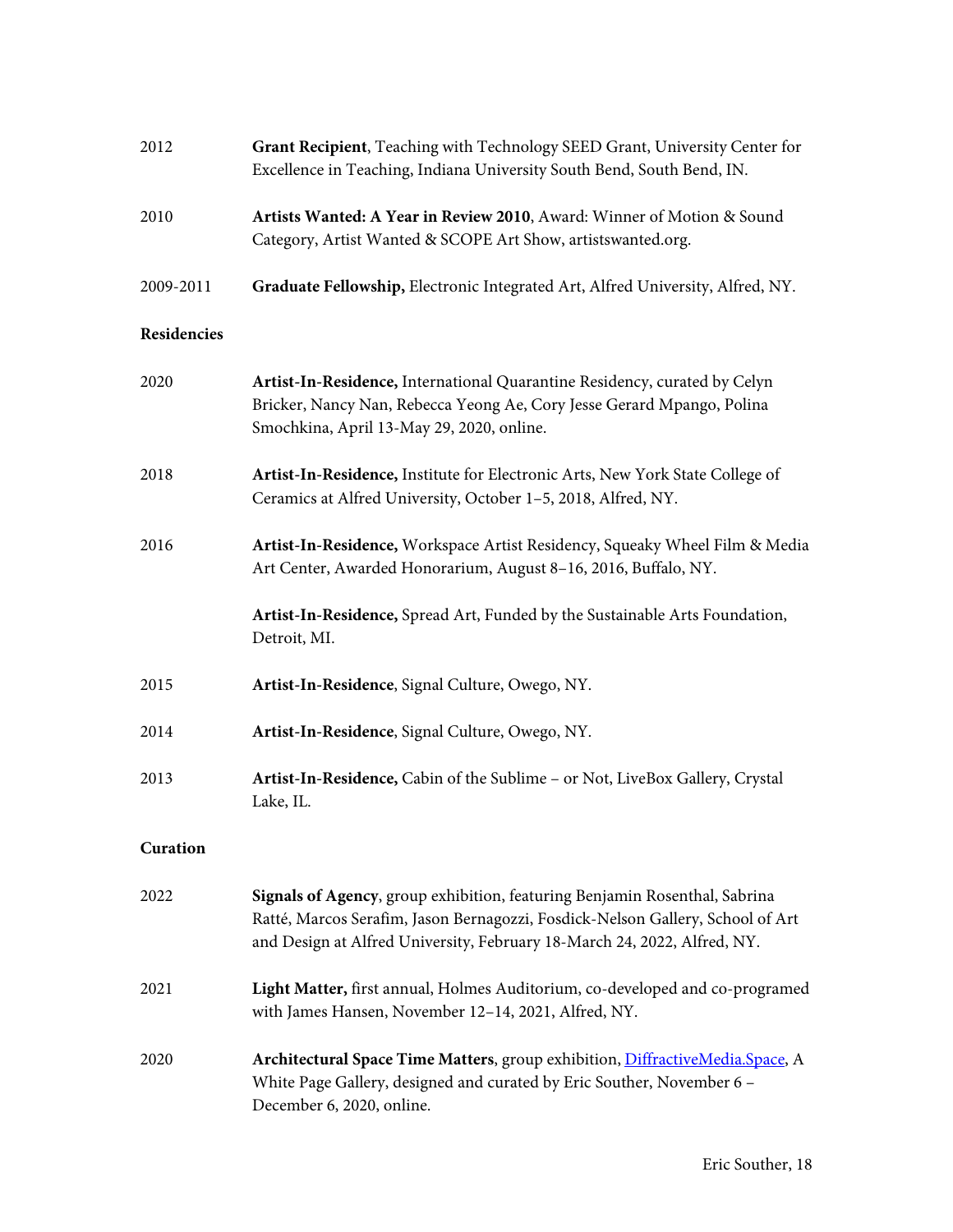| 2020c | Point-Zero, solo exhibition, featuring Woody Vasulka and Sliders Lab, Fosdick<br>Nelson, School of Art and Design at Alfred University, September 11 - October<br>14, 2020, Alfred, NY.                                                                                                                                                                                                                           |
|-------|-------------------------------------------------------------------------------------------------------------------------------------------------------------------------------------------------------------------------------------------------------------------------------------------------------------------------------------------------------------------------------------------------------------------|
|       | Material Synthesis, group exhibition, DiffractiveMedia.Space, A White Page<br>Gallery, designed and curated by Eric Souther, artist include Toby Tatum,<br>Benjamin Rosenthal, Sara Bonaventura, Jason Bernagozzi, Wrik Mead, Marcos<br>Serafim Karl Erickson, Enzo Cillo, Michael Fleming, Andrew Deutsch, Richard<br>Hoagland, Michael Betancourtq, & Ollie Poppert, August 21 - September 25,<br>2020, online. |
| 2019  | Performing Media, group exhibition, Ernestine M. Raclin School of the Arts,<br>Indiana University South Bend, Artists include: Chris Biggs, Debora & Jason<br>Bernagozzi, James Connolly, Jonathan Gillie, Karl Erickson, Matthew Schlanger,<br>Paloma Kop, Sara Goodman, Ted Davis, Kevin Kripper, February 18-March 21,<br>2019, South Bend, IN.                                                                |
| 2018  | <b>Diffractions of Post-humans</b> , two-person exhibition including Benjamin<br>Rosenthal and Katie Torn, Project Room, South Bend Museum of Art, April 14 -<br>July 1, 2018, South Bend, IN.                                                                                                                                                                                                                    |
| 2017  | Vantage Point, two-person exhibition including Paul Catanese & Sarah Lindley,<br>Ernestine M. Raclin School of the Arts, Indiana University South Bend, Jan. 8 -<br>Feb. 8, 2017, South Bend, IN.                                                                                                                                                                                                                 |
| 2015  | New Perspectives   New Technologies, group exhibition, Ernestine M. Raclin<br>School of the Arts, Indiana University South Bend, Artists include Debora<br>Bernagozzi, Jason Bernagozzi, Evelyne Leblanc-Roberge, and Adriane Little,<br>February 16-March 21, 2015, South Bend, IN.                                                                                                                              |
|       | <b>Catalogs, Press, &amp; Publications</b>                                                                                                                                                                                                                                                                                                                                                                        |
| 2021  | Technology as a Creative Medium: Supporting artists who build and use tools<br>to illuminate our world for release by the National Endowment for the Arts                                                                                                                                                                                                                                                         |

- **to illuminate our world**, for release by the National Endowment for the Arts, publication is based upon findings from an arts and technology field scan conducted by the Arts Endowment in partnership with Ford Foundation and Knight Foundation, featuring write up about Not-A-Rutt-Etra Research, June 2021.
- 2020 **Digital America**, Issue No. 16, November 2020, Online Journal supported by Department of Art and Art History at the University of Richmond. [Link.](https://www.digitalamerica.org/issue-no-16/)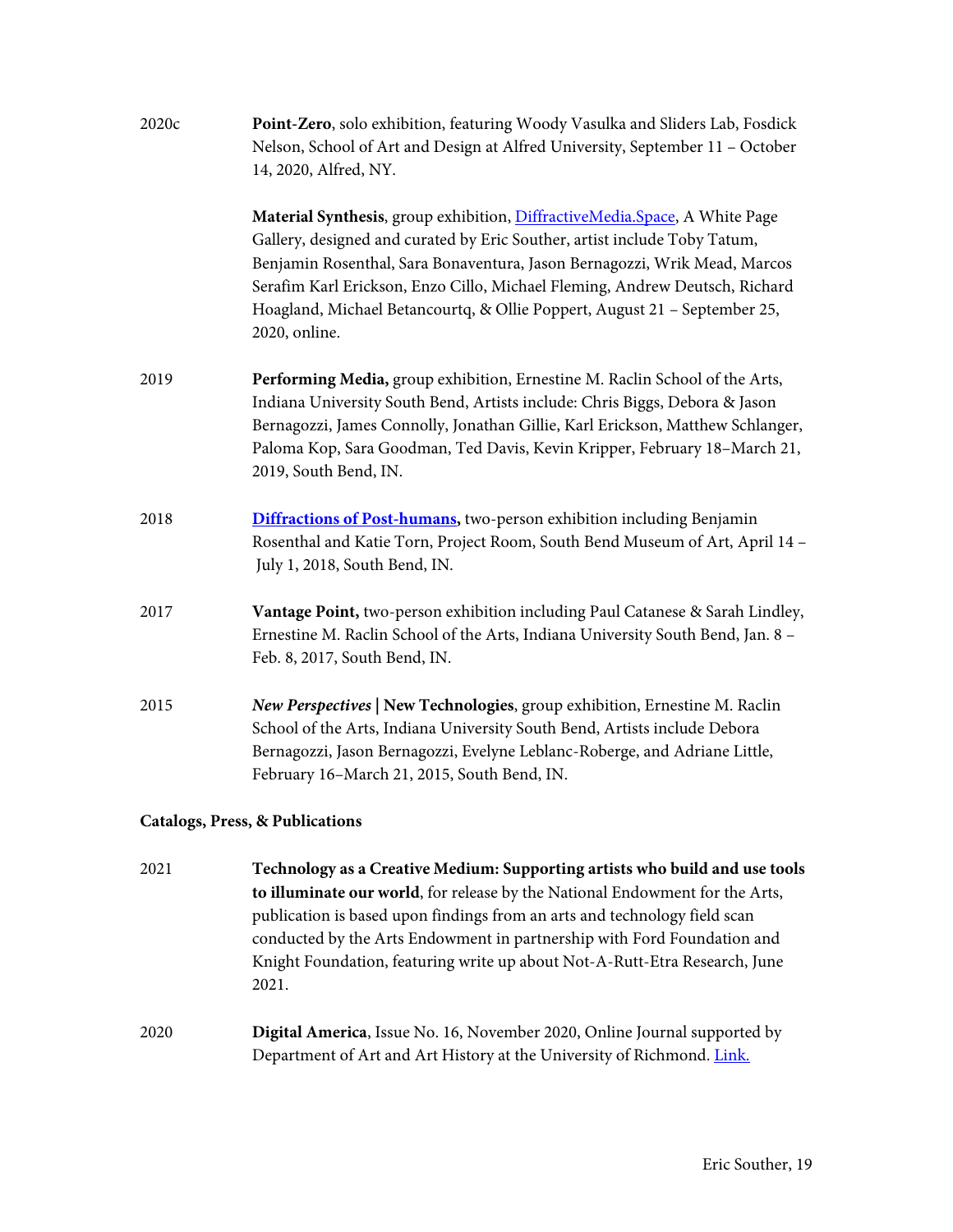| 2020c | Weaver, Signal Culture App Club, co-authored with Jason Bernagozzi, published<br>and distributed online at signalculture.org, released February, 2020.                                                                                             |
|-------|----------------------------------------------------------------------------------------------------------------------------------------------------------------------------------------------------------------------------------------------------|
| 2018  | Responsive Aesthetics: Remediating Digital to Analog Television Converters as<br>Artist Tools, Issue 16, Journal of Artistic Research (Peer Reviewed), co-authored<br>with Laura McGough and Jason Bernagozzi, October, 2018, Jar-online.net link. |
| 2017  | Signals: OSC for OSC, Signal Culture App Club, co-authored with Jason<br>Bernagozzi, published and distributed online at signalculture.org, released<br>December, 2017.                                                                            |
|       | Master Oriental Art, The Model of the World, Zhangzhou International<br>Contemporary Art Exhibition, August 2017.                                                                                                                                  |
|       | Modern Media, Encaustic Painting Exhibits opening at Lubeznik, by Samantha<br>Smith, The Michigan City News Dispatch, Nov. 1, 2017. Link                                                                                                           |
|       | God Simulator, Digital Art 'zine, The Unstitute: Interactive Art Lab,<br>UN[dis]CRIMINATE online archive, Aug. 2017. Link                                                                                                                          |
|       | Video Mixer, Signal Culture App Club, co-Authored with Jason Bernagozzi,<br>published and distributed online at signalculture.org, released March 2017.                                                                                            |
| 2016  | Interstream, Signal Culture App Club, co-Authored with Jason Bernagozzi,<br>published                                                                                                                                                              |
|       | V-Mass, Signal Culture App Club, co-Authored with Jason Bernagozzi, published<br>and distributed online at signalculture.org, released November 2016.                                                                                              |
|       | Re: Trace, Signal Culture App Club, co-Authored with Jason Bernagozzi,<br>published and distributed online at signalculture.org, released July, 2016.                                                                                              |
|       | <b>SSSScan</b> , Signal Culture App Club, co-Authored with Jason Bernagozzi,<br>published and distributed online at signalculture.org, released May 2016.                                                                                          |
|       | Maelstrom, Signal Culture App Club, co-Authored with Jason Bernagozzi,<br>published and distributed online at signalculture.org, released March 2016.                                                                                              |
|       | Frame Buffer, Signal Culture App Club, co-Authored with Jason Bernagozzi,<br>published and distributed online at signalculture.org, released January 2016.                                                                                         |
|       | Digital America, Issue No. 7, April 19, 2016, Online Journal supported by<br>Department of Art and Art History at the University of Richmond. Link                                                                                                 |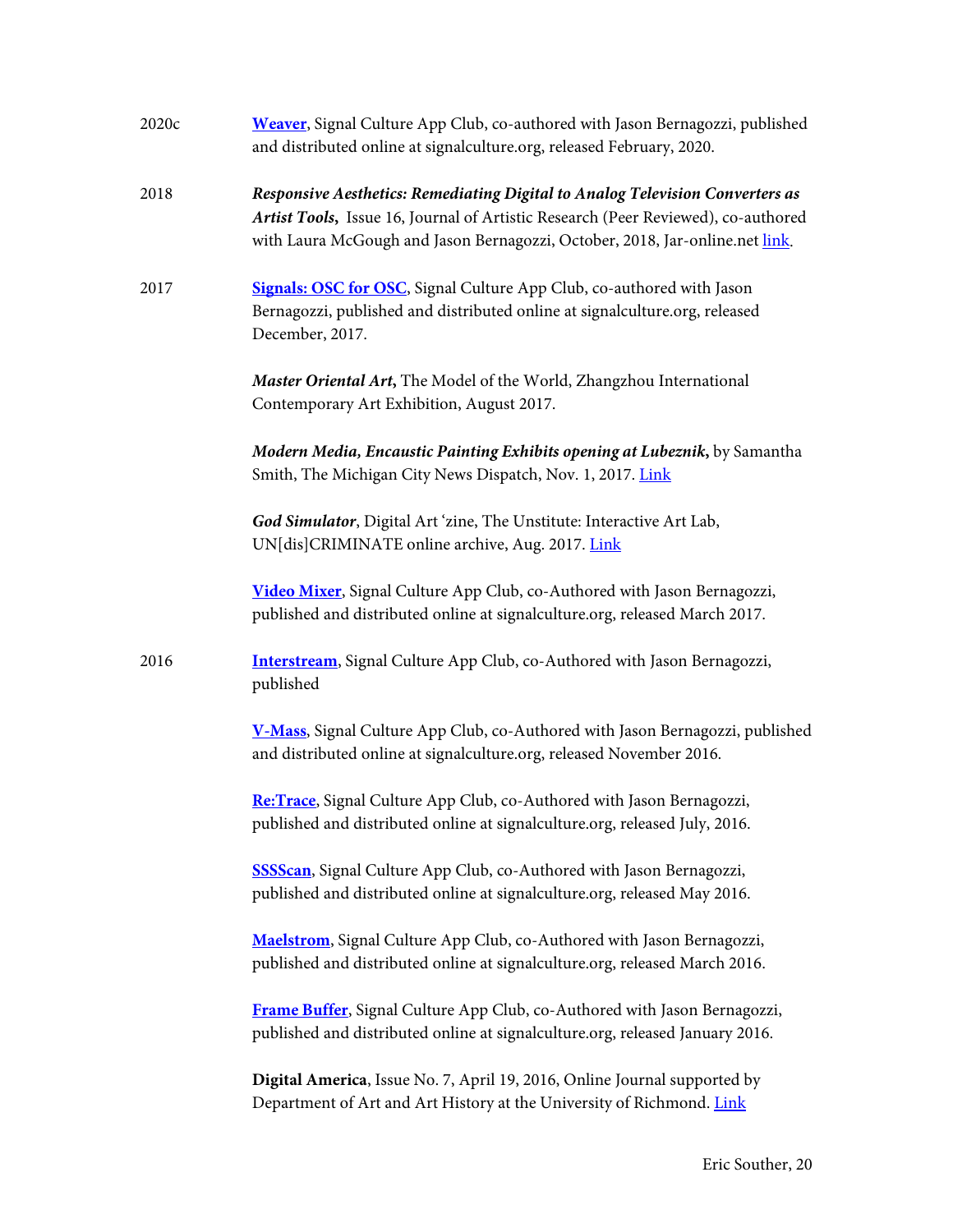| 2015 | Art Habens: Contemporary Art Review, 5 <sup>th</sup> Edition, An Interview by Katherine<br>C. Wilson, curator and Josh Ryders, curator, Summer 2015. Link                                       |
|------|-------------------------------------------------------------------------------------------------------------------------------------------------------------------------------------------------|
|      | Eric Souther. Dissecting Muybridge, Steve Bisson, Urbanautica, March 12, 2015.<br>Link                                                                                                          |
| 2014 | ArtPrize 2014 Venue Review: Grand Rapids Art Museum enters<br>'[Dis]Comfort Zones', by Joseph Becherer, mLive Michigan, September 2014,<br>Grand Rapids, MI. Link                               |
|      | Upstate and Down with Pioneering Media Art, Leila Nadir, Hyperallergic:<br>Sensitive to Art & its Discontents, October 2014, Brooklyn, NY. Link                                                 |
|      | Works by Signal Culture Artists in Residence, Wall Street International,<br>September. Link                                                                                                     |
| 2013 | Board Expression: Going Wild with Wood, Meredith Mendelsohn, Art News,<br>March 2013, New York, NY. Link                                                                                        |
|      | Peepshow 2013: Hot Mess, Jack Foran, Art Voice, February 2013, Buffalo, NY.<br>Link                                                                                                             |
|      | KNOW/NOW Contemporary Interrogations: Eric Souther, New Britain<br>Museum of American Art, February 27, 2013, New Britain, CT. Link                                                             |
|      | Kronos, developed for Signal Culture Indiegogo campaign, released April 2013,<br>Owego, NY.                                                                                                     |
| 2012 | Against the Grain: Wood in Contemporary Art, Craft and Design, Exhibition<br>Catalog, Museum of Arts and Design, The Monacelli Press, ISBN: 978-1-58093-<br>344-5, Pgs. 98-99, New York, NY.    |
|      | COCA: Center of Contemporary Art, 2012 Annual 23rd Annual Exhibition<br>Catalog, Juried by MK Guth, ISBN: 978-0-9883586-5-2, Pg. 37, Seattle, WA. Link                                          |
| 2011 | end to end: A Digital Media Art Show Catalog, supported by Harvestworks<br>Digital media Art Center at Soho, Curated by Moyi Zhang, Zeljka Blaksic, and<br>Elizabeth Tolson, New York, NY. Link |
| 2010 | Journey Through Time, Paul Friswold, Riverfront Times, June 2010, St. Louis,<br>MO. Link                                                                                                        |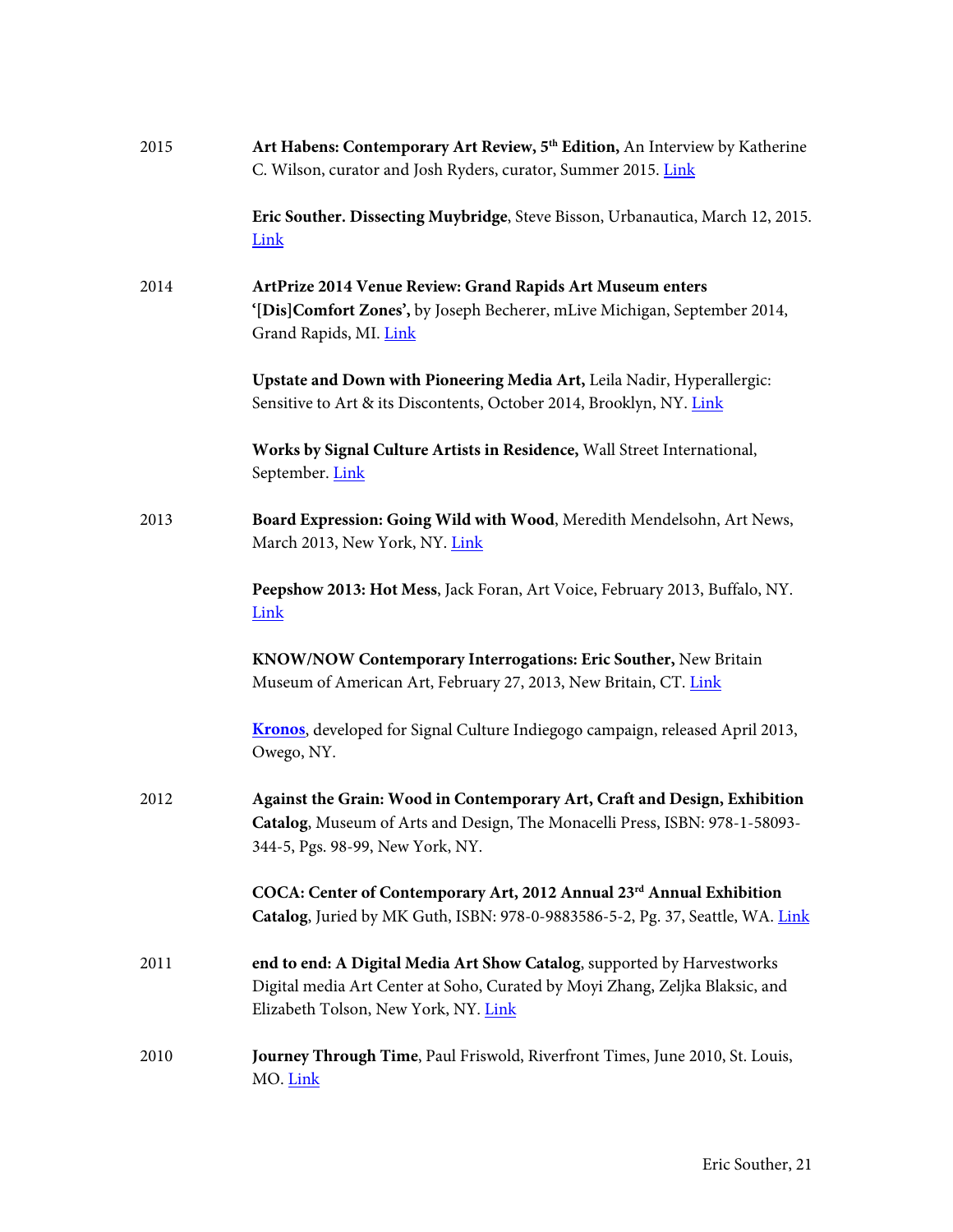#### **Artist Books**

| 2020                 | Video Synth Architect, Artist Book, Micro-Published, 2020, Alfred, NY.                                                                                                          |
|----------------------|---------------------------------------------------------------------------------------------------------------------------------------------------------------------------------|
| 2013                 | Search Engine Vision "Chair" Limited Edition, Artist Book, Micro-Published,<br>2013, South Bend, IN.                                                                            |
| 2012                 | CONTENT-AWARE, Artist Book, Micro-Published, 2012, South Bend, IN.                                                                                                              |
|                      | IMPERMANCE, Artist Book, Micro-Published, 2012, South Bend, IN.                                                                                                                 |
| 2011                 | (UN)SEEN SIGNALS: When Randomness Finds Form, MFA Thesis Book,<br>Micro-Published, 2011, Alfred, NY.                                                                            |
|                      | The Living Utterances of Speaking Applications, Artist Book, Micro-Published,<br>2011, Alfred, NY.                                                                              |
| 2010                 | Aesthetic Interfaces: Awaken to The Ten Thousand Things, Artist Book,<br>Micro-Published, 2010, Alfred, NY.                                                                     |
|                      | Search Engine Vision "Chair", Artist book, Micro-Published, 2010, Alfred, NY                                                                                                    |
| <b>Invited Talks</b> |                                                                                                                                                                                 |
| 2019                 | Lecture-Presentation, Kinetic Imaging Visiting Artist Lecture Series, Western<br>Michigan University, Oct. 3-4, 2019, Kalamazoo, MI.                                            |
|                      | Lecture-Presentation, NMC Member Showcase, Hunter College, Feb. 14, 2019,<br>New York, NY.                                                                                      |
| 2018                 | Lecture-Presentation, Visiting Artist Series, "Media as Ritual the Practice of Eric<br>Souther", Colorado State University Fort Collins, October 25, 2018, Fort Collins,<br>CO. |
|                      | Gallery Talk, "Agentive Valley", South Bend Museum of Art, April 6, 2018,<br>South Bend, IN.                                                                                    |
|                      | Lecture-Presentation, Visiting Artist Series, "Media as Ritual the Practice of Eric<br>Souther", Ball State University, School of Art, Jan. 18-19, 2018, Muncie, IN.            |
| 2017                 | <b>Conference Presentation, panelist, "Old Media is New Media", R-Cade</b><br>Symposium, Rutgers University - Camden, April 21, 2017, Camden, NJ.                               |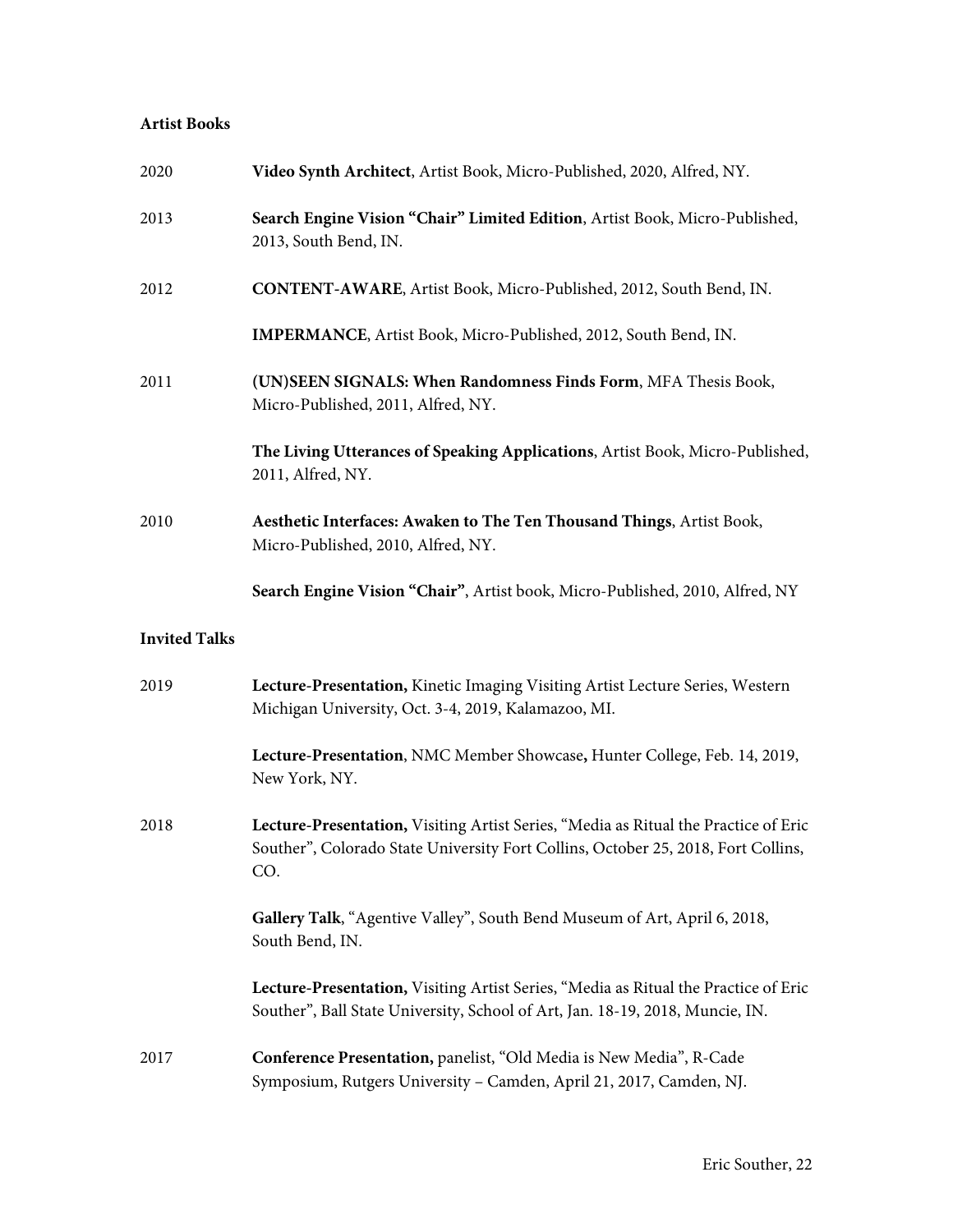| 2017c | Lecture-Presentation, Visiting Artist Series, "Media as Ritual the Practice of Eric<br>Souther", University of Kansas, March 13-16, 2017, Lawrence, KS.                                                                                                                           |
|-------|-----------------------------------------------------------------------------------------------------------------------------------------------------------------------------------------------------------------------------------------------------------------------------------|
|       | Lecture-Presentation, "Media as Ritual the Practice of Eric Souther", Indiana<br>University Southeast, February 15-16, 2017, New Albany, IN.                                                                                                                                      |
|       | Lecture-Presentation, "Performing Media the Practice of Eric Souther",<br>University of Notre Dame, January 30, 2017, Notre Dame, IN.                                                                                                                                             |
| 2016  | Conference Presentation, "Exploring Religion via New Media", Society for the<br>Psychology of Religion and Spirituality Mid-Year Conference, American<br>Psychological Association Division 36, St. Joseph College, Brooklyn, NY.                                                 |
| 2015  | Round Table, The Fresh Mind Festival, "Artist Q & A Session", Texas A&M<br>University, October 9, College Station, TX.                                                                                                                                                            |
|       | Lecture-Presentation, Visiting Artist & Scholar Series, "Performing Media",<br>University of Cincinnati, College of Design, Architecture, Art, and Planning,<br>September 28-29, 2015, Cincinnati, OH.                                                                            |
|       | Conference Presentation, "Psychology, Religion, and New Media: The<br>Ritualistic Spaces of Media", American Psychological Association Conference,<br>Society for the Psychology of Religion and Spirituality, Division 36 hospitality<br>suite, August 7, 2015, Toronto, Canada. |
|       | Lecture-Presentation, "Performing Media", Advanced Audio Production class<br>and Projection Mapping class, Kansas City Art Institute, February 10, 2015,<br>Kansas City, MO.                                                                                                      |
| 2014  | Gallery Talk, "Performing Media: Works by Signal Culture Artists in Residence",<br>Everson Museum of Art, Syracuse, NY.                                                                                                                                                           |
| 2013  | Lecture-Presentation, "Conversations of Sound and Image", Analysis of<br>Electronic Music, University of Missouri Kansas City, November 12 & 15, Kansas<br>City, MO                                                                                                               |
|       | Gallery Talk, "Search Engine Vision", New Britain Museum of American Art,<br>New Britain, CT.                                                                                                                                                                                     |
| 2012  | Lecture-Presentation, "Unseen Signals the Practice of Eric Souther", Western<br>Michigan University, Kalamazoo, MI.                                                                                                                                                               |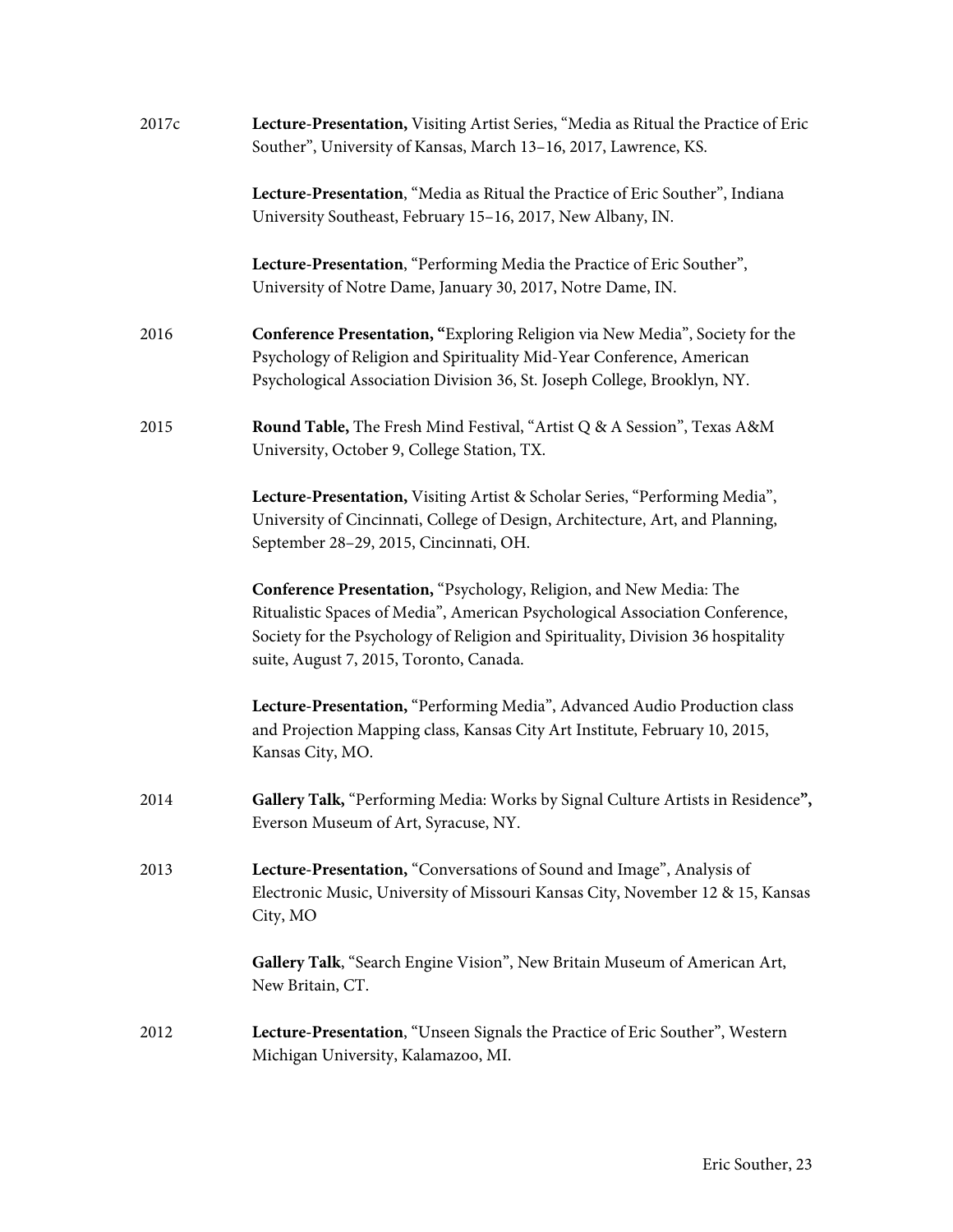| 2012 | Lecture-Presentation, "Systems as Thought: Building Custom Video 'Effects'",    |
|------|---------------------------------------------------------------------------------|
|      | Cellar Door, Mid-American Filmmakers, South Bend, IN.                           |
|      |                                                                                 |
| 2011 | Lecture-Presentation, "Unseen Signals", University of Rochester, Rochester, NY. |
|      |                                                                                 |
| 2010 | Gallery Talk, "Search Engine Vision", Squeaky Wheel, Buffalo, NY.               |

# **Campus Talks**

| 2021 | Lecture-Presentation, "Work and Practice of Eric Souther", School of Art and<br>Design, Foundations, Alfred, NY. (Online)                                                                                                                       |
|------|-------------------------------------------------------------------------------------------------------------------------------------------------------------------------------------------------------------------------------------------------|
| 2020 | Lecture-Presentation, "Working with Images and Video for Online Teaching",<br>Online Faculty Development Task Force, Alfred University, Alfred, NY. (Online)                                                                                    |
| 2017 | Lecture-Presentation, "Creative Grading Toolbox: Assessing New Media Art:<br>Experiential Project Based Learning", University Center for Excellence in<br>Teaching Active Learning Institute, Indiana University South Bend, South Bend,<br>IN. |
| 2016 | Lecture-Presentation, "Undergraduate Research: Integrated New Media Studies<br>Student Creative Activity", University Center for Excellence in Teaching Active<br>Learning Institute, Indiana University South Bend, South Bend, IN.            |
| 2015 | Lecture-Presentation, "Analog Synthesis", Music Technology, Ernestine M.<br>Raclin School of the Arts, Indiana University South Bend, South Bend, IN.                                                                                           |
| 2014 | Lecture-Presentation, "Analog Synthesis", Music Technology, Ernestine M.<br>Raclin School of the Arts, Indiana University South Bend, South Bend, IN.                                                                                           |
| 2013 | Lecture-Presentation, "Myth, Rituals, and Media", Communiqué:<br>Communication Studies Brownbag Lecture Series, Indiana University South<br>Bend, South Bend, IN.                                                                               |
|      | Lecture-Presentation, "Unseen Signals", Visual Communications, Indiana<br>University, South Bend, IN.                                                                                                                                           |
| 2011 | Guest-Lecture-Presentation, "Difference & Repetition", NYSCC, SOAAD,<br>Alfred University, Alfred, NY.                                                                                                                                          |
|      | Gallery Talk, "Liminal Processes: The Living Utterances of Speaking<br>Applications", John Woods Studio, Alfred, NY.                                                                                                                            |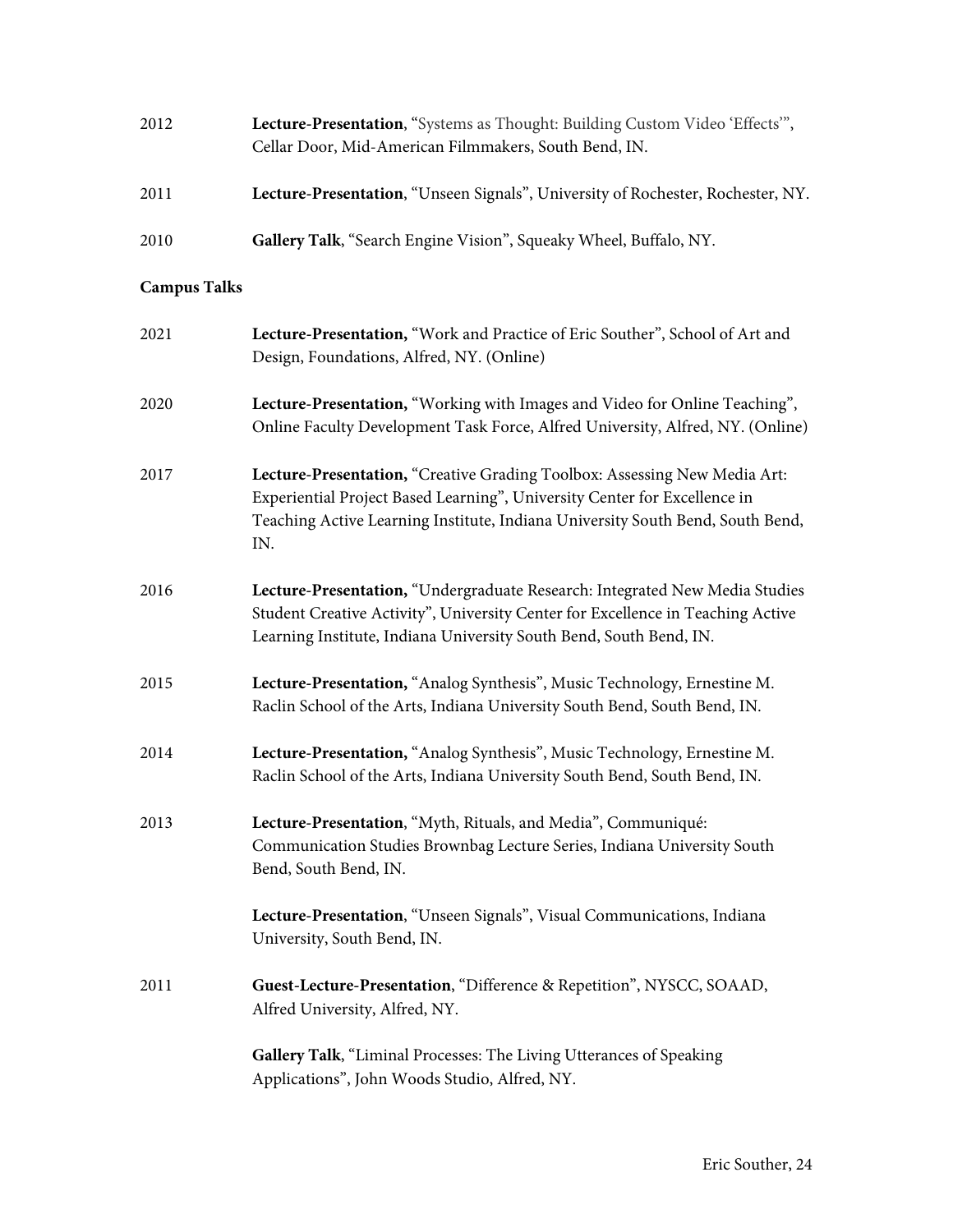| 2010 | Lecture-Presentation, "Unseen Signals", Alfred State University, Alfred, NY.                                |
|------|-------------------------------------------------------------------------------------------------------------|
| 2009 | Thesis Presentation, "Seeing the Unseen", Holmes Auditorium, Kansas City Art<br>Institute, Kansas City, MO. |
| 2008 | Lecture-Presentation, "New Media Strategies", MAX/MSP & Jitter Workshop,                                    |

#### **Professional Affiliations**

| 2021 | MANA 2021-Present                       |
|------|-----------------------------------------|
| 2015 | Videothèque Art Stream 2015-Present     |
| 2014 | Magmart Video Art Network: 2014–Present |
| 2011 | New Media Caucus: 2011-Present          |

# **Workshops / Master Classes**

| 2022 | Workshop: Immersive Technology Workshop: 3D Scanning and Motion<br>Capture, Institute for Electronic Art, July 25 - August 5 <sup>th</sup> , 2022, Alfred, NY. |
|------|----------------------------------------------------------------------------------------------------------------------------------------------------------------|
|      | Workshop: Philosophical Tools: An Introduction to TouchDesigner and Media<br>Art Histories, Festival ECRÃ, July 16 & 17, 2022, Rio de Janeiro, Brazil.         |
| 2020 | Workshop: Philosophical Tools, Central Academy of Fine Arts (CAFA), five-<br>hour online TouchDesiger workshop, August 13, 2020, Beijing, China.               |
| 2019 | Workshop: Worlding Worlds: VR Drawing & Generative Ecologies, Western<br>Michigan University, Oct. 2-4, 2019, Kalamazoo, MI.                                   |
| 2018 | Workshop: Audio-Visual Software Instruments, Ball State University, Jan. 18-19,<br>2018, Muncie, IN.                                                           |
| 2017 | Workshop: Interactivity Techniques for Projected Images, Indiana University<br>Southeast, Feb. 15-16, 2017, New Albany, IN.                                    |
|      | Workshop: Audio-Visual Software Instruments, University of Kansas, March<br>13-16, 2017, Lawrence, KS.                                                         |
| 2016 | Master Class: Audio-Visual Software Instruments, August 15, 2016, Squeaky<br>Wheel Film & Media Art Center, Buffalo, NY.                                       |
| 2014 | Workshop: Projection Mapping Workshop, Indiana University South Bend, Fall<br>2014, South Bend, IN.                                                            |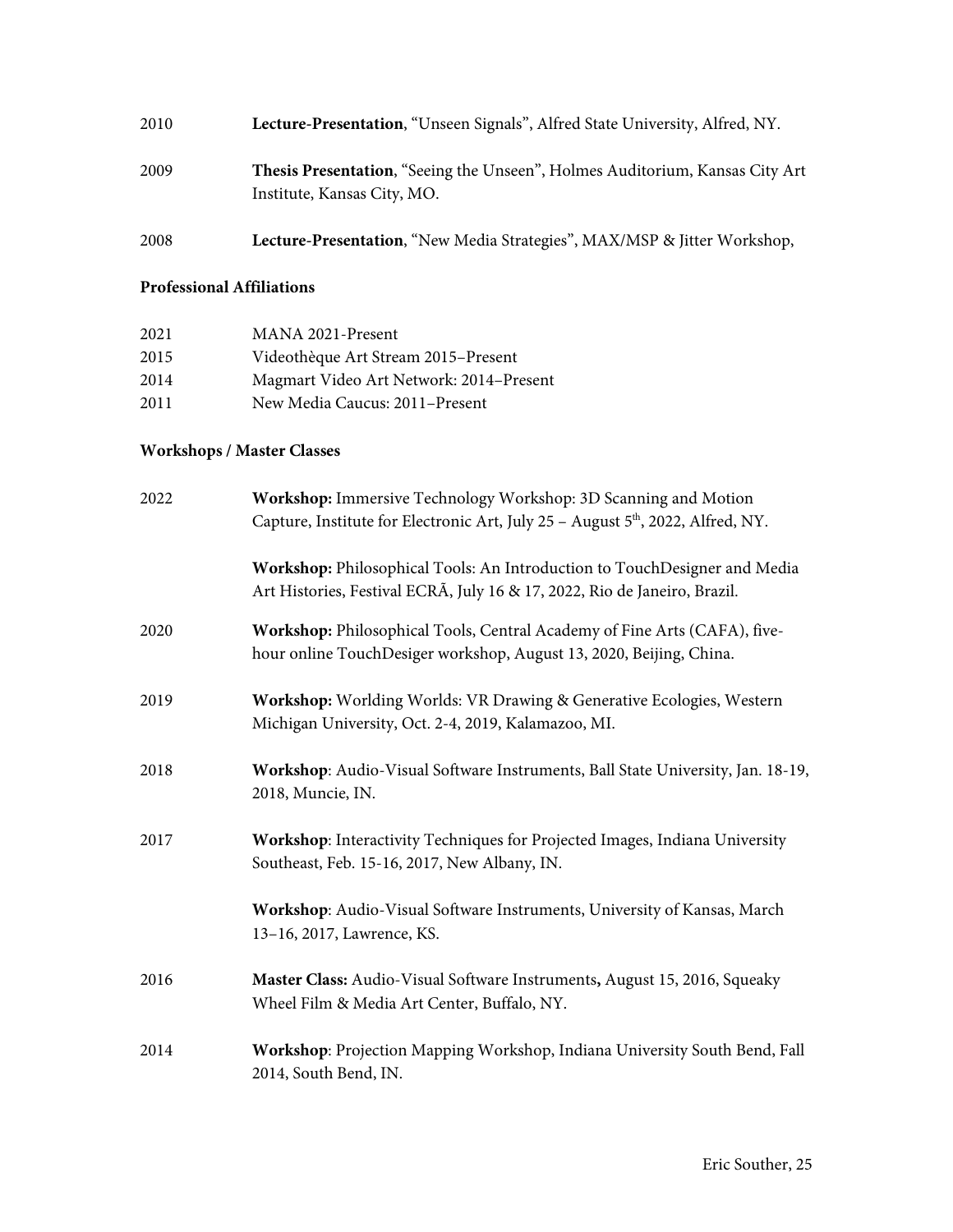| 2013 | Workshop, Projection Mapping Workshop, Indiana University South Bend, Fall<br>2013, South Bend, IN.                                                                                                                                                                                                                                                                                |
|------|------------------------------------------------------------------------------------------------------------------------------------------------------------------------------------------------------------------------------------------------------------------------------------------------------------------------------------------------------------------------------------|
| 2012 | Workshop, Circuit Bending Workshop, Indiana University South Bend, Spring<br>2012, South Bend, IN.                                                                                                                                                                                                                                                                                 |
|      | Service to the Field & Community                                                                                                                                                                                                                                                                                                                                                   |
| 2022 | Creative Consultant, NYSCA Immersive Technology Initiative, helped to write<br>sections of the grant proposal along with community partners the Wyoming<br>County Arts Council and Arts Services Inc. from Buffalo. I am one of two artists<br>that will be giving planning curriculum and providing workshops introducing<br>Immersive Technologies to 6 counties in this region. |
| 2021 | Residency Panelist, Funded Workspace Artist Residencies, Institute for<br>Electronic Art, Electronic Media, March 22, 2021, Alfred University, Alfred, NY.                                                                                                                                                                                                                         |
| 2019 | Letter of Support, for the creation of new Kinetic Imaging Degree Program,<br>Gwen Fostic School of Art, Western Michigan University, October 25, 2019,<br>Kalamazoo, MI.                                                                                                                                                                                                          |
|      | Promotion Review, Full Professor, Professor Krista Hoefle, Saint Mary's College,<br>October 1, 2019, Notre Dame, IN.                                                                                                                                                                                                                                                               |
|      | Roundtable, National Endowment for the Arts (NEA), Art and Technology Field<br>Scan, National research study in partnership with the Ford Foundation and<br>Knight Foundation, October 21, 2019, Ford Foundation, New York, NY.                                                                                                                                                    |
| 2016 | Grant Panelist, National Endowment for the Arts, Media Arts, Art Works II,<br>Panel E, December 14, 2016.                                                                                                                                                                                                                                                                          |
|      | Board Member, Board of Directors, Signal Culture, Owego, NY, January 2016-<br>Present.                                                                                                                                                                                                                                                                                             |
| 2014 | MATV Advisory Council Member, Michiana Access TV, WNIT Center for<br>Public Media, South Bend, IN, Fall, 2014-Fall, 2015.                                                                                                                                                                                                                                                          |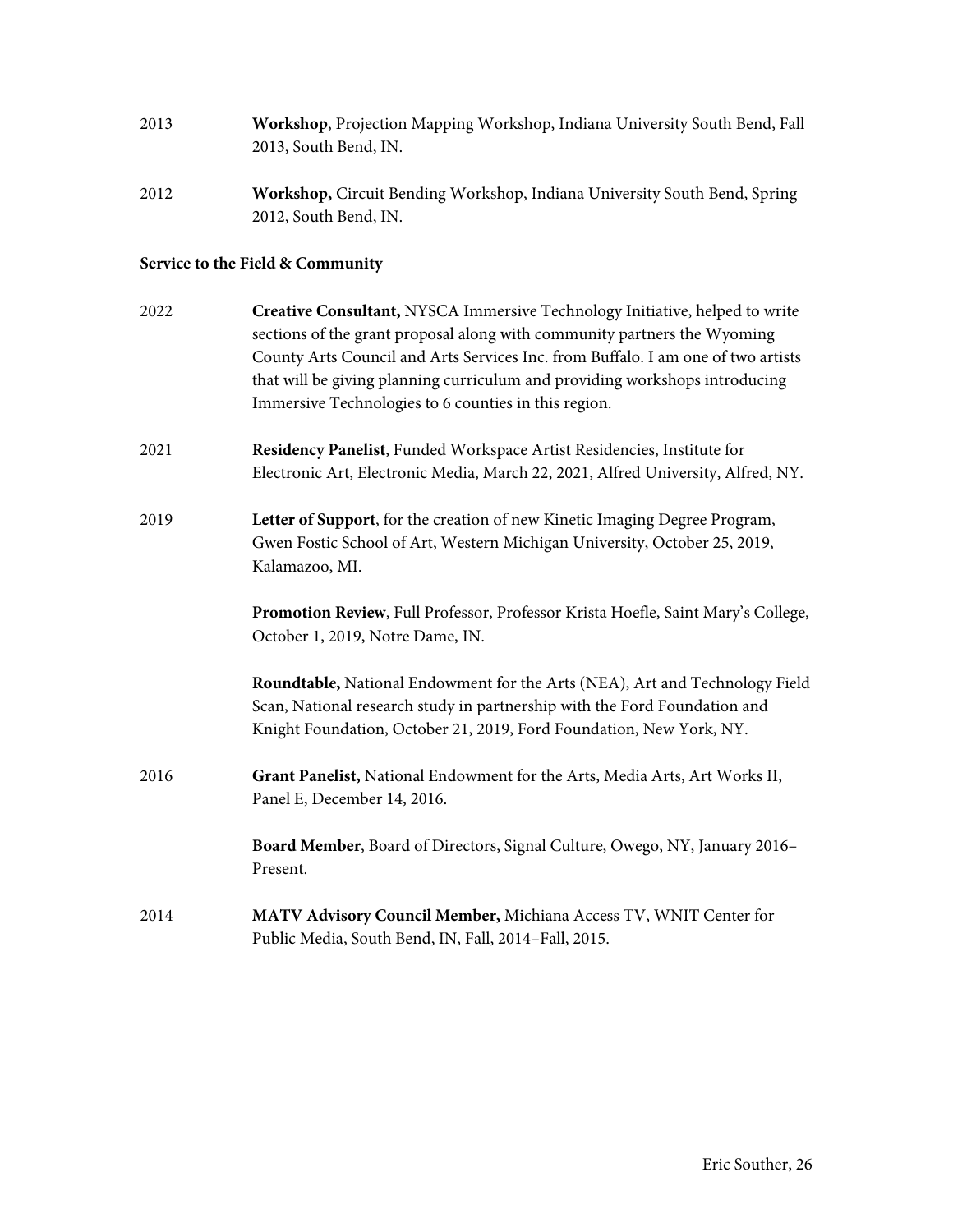# **New York State College of Ceramics School of Art and Design at Alfred University**

Division of Expanded Media 2019–Present

# **NYSCC | Teaching**

| Courses Taught       |                                                           |
|----------------------|-----------------------------------------------------------|
| <b>Undergraduate</b> |                                                           |
| <b>ART 232</b>       | Introduction to New Media                                 |
| <b>ART 214</b>       | Speculative Illustration & Design                         |
| <b>ART 285</b>       | Digital Drawing                                           |
| <b>ART 401</b>       | Senior Studio                                             |
| <b>ART 395</b>       | Expanded Media Individual Projects                        |
| <b>ART 323</b>       | Advanced Video Art                                        |
|                      |                                                           |
| Graduate             |                                                           |
| <b>ART 501</b>       | Studio Electives (Graduates across all Divisions of SOAD) |
| <b>ART 525</b>       | Advanced Electronic Arts                                  |
| ART 526              | Electronic Strategies (time-based)                        |
| ART 606              | 1 <sup>st</sup> Year Graduate Seminar                     |
| ART 681              | Thesis-Electronic Integrated Arts                         |
|                      |                                                           |

# **NYSCC | Graduate Committees**

| 2022 | Chair, M.F.A. Electronic Integrated Arts Thesis Committee, Stephen Radley,<br>2022.     |
|------|-----------------------------------------------------------------------------------------|
|      | Member, M.F.A. Electronic Integrated Arts Thesis Committee, Samantha<br>Wiechert, 2022. |
|      | Member, M.F.A. Electronic Integrated Arts Thesis Committee, He Zhu, 2022.               |
| 2021 | Chair, M.F.A. Electronic Integrated Arts Thesis Committee, Isabella Uliasz, 2021.       |
|      | Chair, M.F.A. Electronic Integrated Arts Thesis Committee, Michael Flora, 2021.         |
|      | Member, M.F.A. Electronic Integrated Arts Thesis Committee, Di Zhu, 2021.               |
|      | Member, M.F.A. Electronic Integrated Arts Thesis Committee, Yunda Sun, 2021.            |
| 2020 | Member, M.F.A. Electronic Integrated Arts Thesis Committee, Paloma Kop,<br>2020.        |
|      | Member, M.F.A. Electronic Integrated Arts Thesis Committee, Leslie Rollins,             |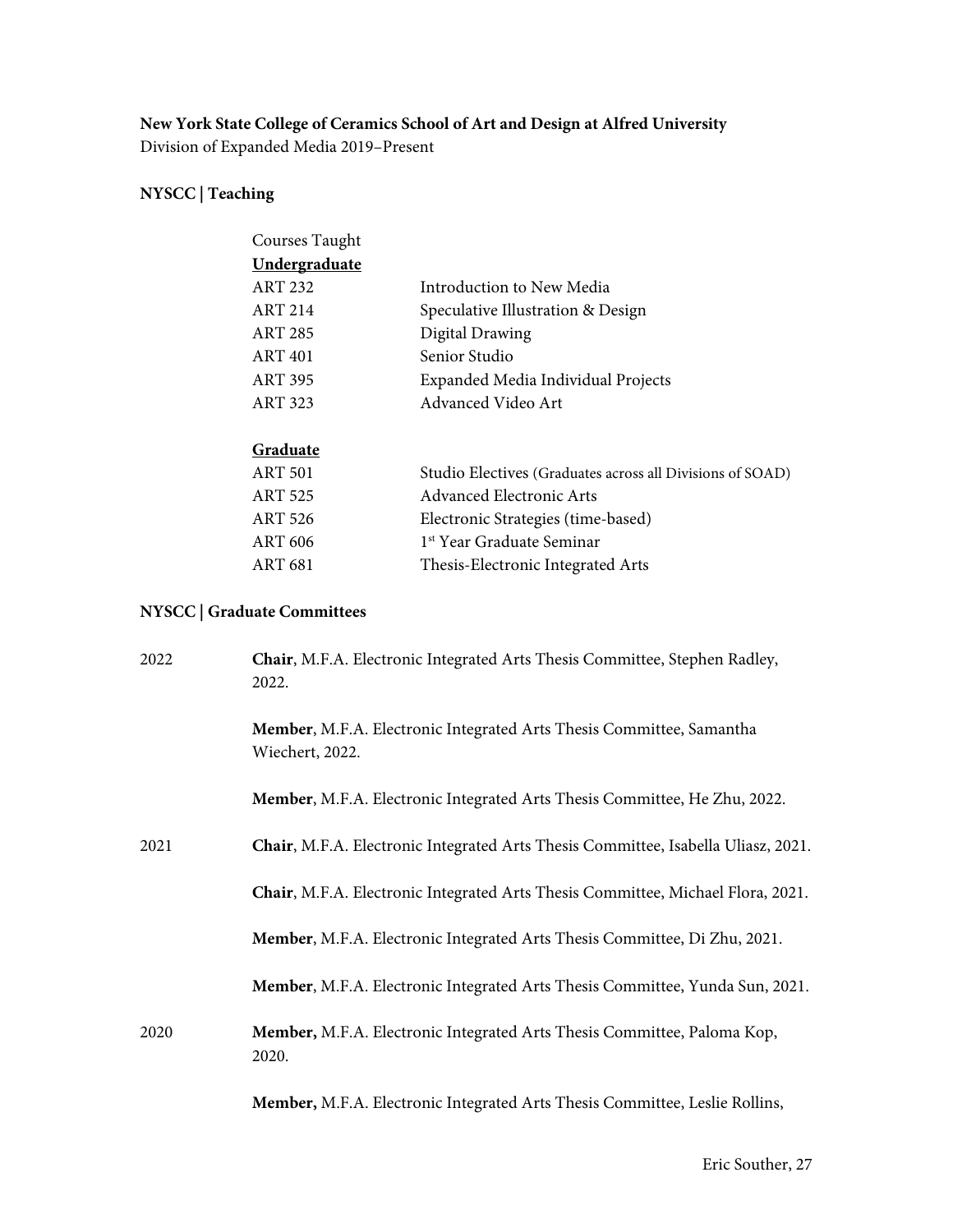| 2020c | Member, M.F.A. Electronic Integrated Arts Thesis Committee, Gongzhuo Wang,<br>2020.                                                                                                    |
|-------|----------------------------------------------------------------------------------------------------------------------------------------------------------------------------------------|
|       | NYSCC   Curriculum Development                                                                                                                                                         |
| 2021  | Updated, course description and title change, Introduction to Video and Sonic<br>Arts, Fall 2021.                                                                                      |
| 2020  | Hybrid Online, Introduction to New Media for online and in-person modalities,<br>offered Fall, 2020.                                                                                   |
| 2019  | Developed New Course, Speculative Illustration & Design, offered Spring 2020.                                                                                                          |
|       | NYSCC   Experiential Learning & Curricular Innovation                                                                                                                                  |
| 2021  | Collaborative Projects, Gestural Media, Colleen Wahl & Eric Souther,<br>collaboration/workshops between Expanded Media and Dance, Spring 2021.                                         |
|       | Projection Mapping Project, Graffiti Wall, Harder Hall Courtyard, final project<br>Introduction to New Media Art 232, April 30-May 8, 2021, Alfred, NY.                                |
|       | In-Between Space and Thought, Snodgrass Gallery, Multi-channel exhibition,<br>Introduction to New Media Art 232, April 19-28, 2021, Alfred, NY.                                        |
| 2020  | Video Vessels, collaboration between Design! Ceramics and Introduction to New<br>Media students, co-developed with Johnathan Hopp, November 9 - 17, 2020,<br>Alfred, NY.               |
|       | Open Screening, online or in-person community sharing of moving images and<br>sonic art, once per-semester, Fall 2020-Present.                                                         |
| 2019  | Digital Sgraffito, collaboration between Design! Ceramics and Digital Drawing,<br>2-Week co-taught collaboration with Johnathan Hopp, using XY Plotters on clay<br>tiles, Spring 2019. |
|       | 12 INPUTS: SOP TO the Phong Song, Art 285 Digital Drawing exhibition, four<br>generative drawing performances with virtual reality, McGee Pavilion, December<br>3, 2019, Alfred, NY.   |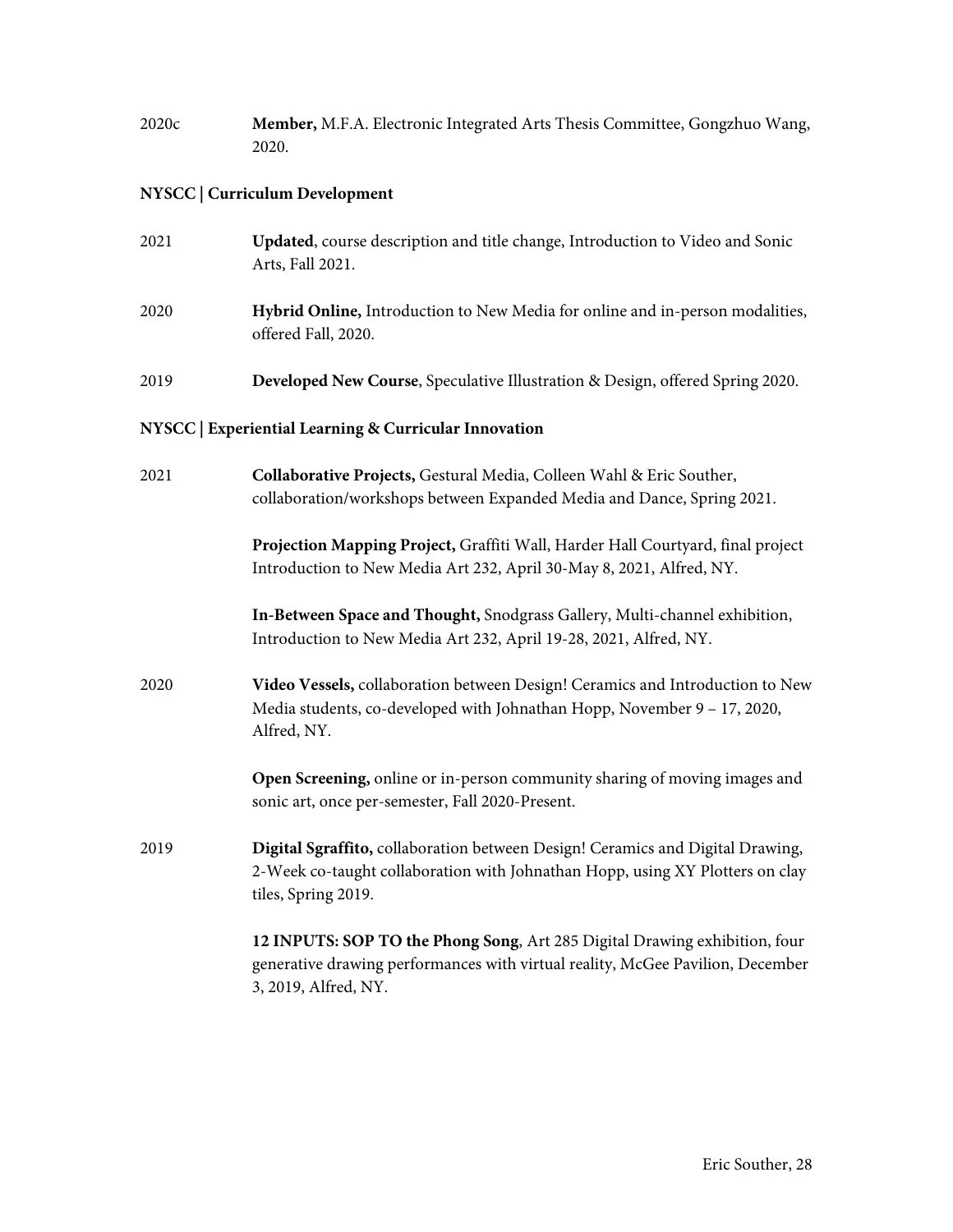# **NYSCC | Service**

# **NYSCC | Division of Expanded Media, Electronic Integrated Arts, and the Institute for Electronic Art Service**

| 2021                            | Design/Redesign, designed new audio-visual systems / signal flows for video<br>studios, including custom software and hardware, Fall 2021-Spring 2022. |
|---------------------------------|--------------------------------------------------------------------------------------------------------------------------------------------------------|
|                                 | Designed, Institute for Electronic Art new Video Studio, new computers and<br>signal flows, custom software, Fall 2021.                                |
|                                 | Redesign, Sophomore and Junior/Senior Video Studios, new computers and<br>signal flows, custom software, Fall 2021.                                    |
|                                 | Redesign, Immersive Gallery, upgraded system to 4k, VR, custom software,<br>Summer 2021.                                                               |
|                                 | Chair, New Media and Electronic Arts Technician Search Committee, Summer<br>2021.                                                                      |
| 2020                            | Member, Visiting Experimental Animation Faculty Search Committee, Fall 2020-<br>Spring 2021.                                                           |
|                                 | Recreated, Expanded Media blog, blog.alfred.edu/expandedmedia, Summer-<br>Spring 2020.                                                                 |
| 2019                            | Chair, Video Art Faculty Search Committee, Fall 2019-Spring 2020 (cancelled)                                                                           |
|                                 | Established, VR Studio, in RM 205, Sound Studio, McGee Pavilion.                                                                                       |
|                                 | Established, XY Plotters, East Lab, Harder Hall.                                                                                                       |
| <b>NYSCC &amp; SOAD Service</b> |                                                                                                                                                        |
| 2022                            | <b>Chair, elected to NYSCC Faculty Council, Fall 2020-Fall 2021</b>                                                                                    |
| 2020                            | Presentation, Maker Mondays, Glazering Demonstration, Johnathan Hopp, Eric<br>Souther, & Kyle O'Connor, March 15, 2020.                                |
|                                 | Member, elected to NYSCC Faculty Council, Fall 2020-Fall 2021.                                                                                         |
|                                 | Member, Senior Show Committee, Fall 2020.                                                                                                              |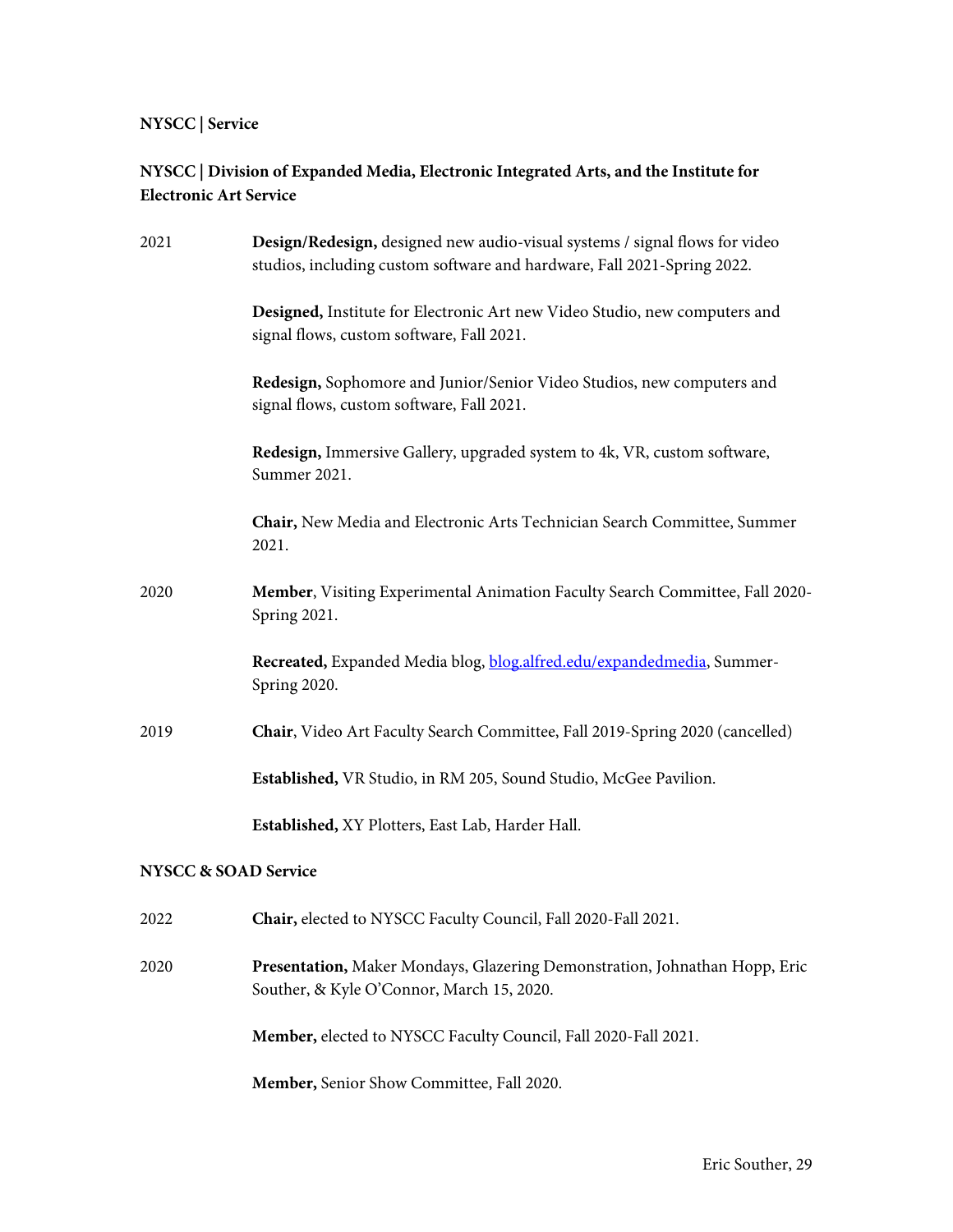- 2020c **Developed,** Arts focused tutorials for teaching with Canvas online, Spring 2020.
- 2019 **Member,** Portfolio Committee, Fall 2019-Spring 2020.

#### **Alfred University | Service**

2020 **Co-Chair**, Online Faculty Development Task Force, charged with providing faculty development for online teaching and assessment, summer 2020, report to Provost & VP Academic Affairs Beth Ann Dobie.

#### **Indiana University South Bend**

Integrated New Media Studies 2011–2019

#### **Courses Taught**

| <b>MUS-X 430</b>  | Electronic Music Ensemble (Audio Visual Collective, Founder)  |
|-------------------|---------------------------------------------------------------|
| <b>INMS-N 112</b> | New Media Composition and Aesthetics II (Digital Foundations) |
| <b>INFO-I 101</b> | Introduction to Informatics (Processing / JAVA)               |
| <b>CSCI-B100</b>  | Problem Solving Using Computers (Processing / JAVA)           |
| <b>INMS-P 273</b> | Computer Art and Design I                                     |
| TEL-T 283         | Intro to Production Tech, and Practices                       |
| <b>INFO-I310</b>  | Multimedia Arts and Technology (Max/MSP & Jitter)             |
| <b>INMS-N 322</b> | Cinema in New Media                                           |
| <b>INMS-N 300</b> | Video Art                                                     |
| <b>INMS-A 399</b> | The Artist & New Media                                        |
| <b>INMS-N 308</b> | Integrated New Media Studies Internship                       |
| TEL-T 336         | Digital Video Production                                      |
| TEL-T 430         | Topical Seminar: Interactive Practices (Max/MSP & Jitter)     |
| <b>TEL-T 430</b>  | Topical Seminar: Documentary Filmmaking                       |
| <b>TEL-T 430</b>  | <b>Topical Seminar: Projection Mapping</b>                    |
| <b>TEL-T 434</b>  | <b>Advanced Production Workshop</b>                           |
| <b>FINA-S 499</b> | <b>BFA Final Review</b>                                       |
| <b>INMS-N 427</b> | Advanced New Media Workshop                                   |
| <b>INMS-N 497</b> | Independent Study: Drone Performance                          |

#### **IU South Bend | Teaching Experience, Mentorship, and Assessment**

| 2016 | Co-Created, with Dr. Ryan Olivier, Audio Visual Collective, MUS-X 430,    |
|------|---------------------------------------------------------------------------|
|      | Student focused performance group, new collaboration with INMS and Music. |
|      | Fall 2016-Spring 2019.                                                    |
| 2015 | Faculty Mentor, The Student-Mentor Academic Research Teams (SMART),       |
|      | Summer Fellowship, Indiana University South Bend, Project: Modern         |
|      | Shamanism & Therapeutic Transformative Arts by Ginger Santiago, May-June  |
|      | 2015.                                                                     |
|      |                                                                           |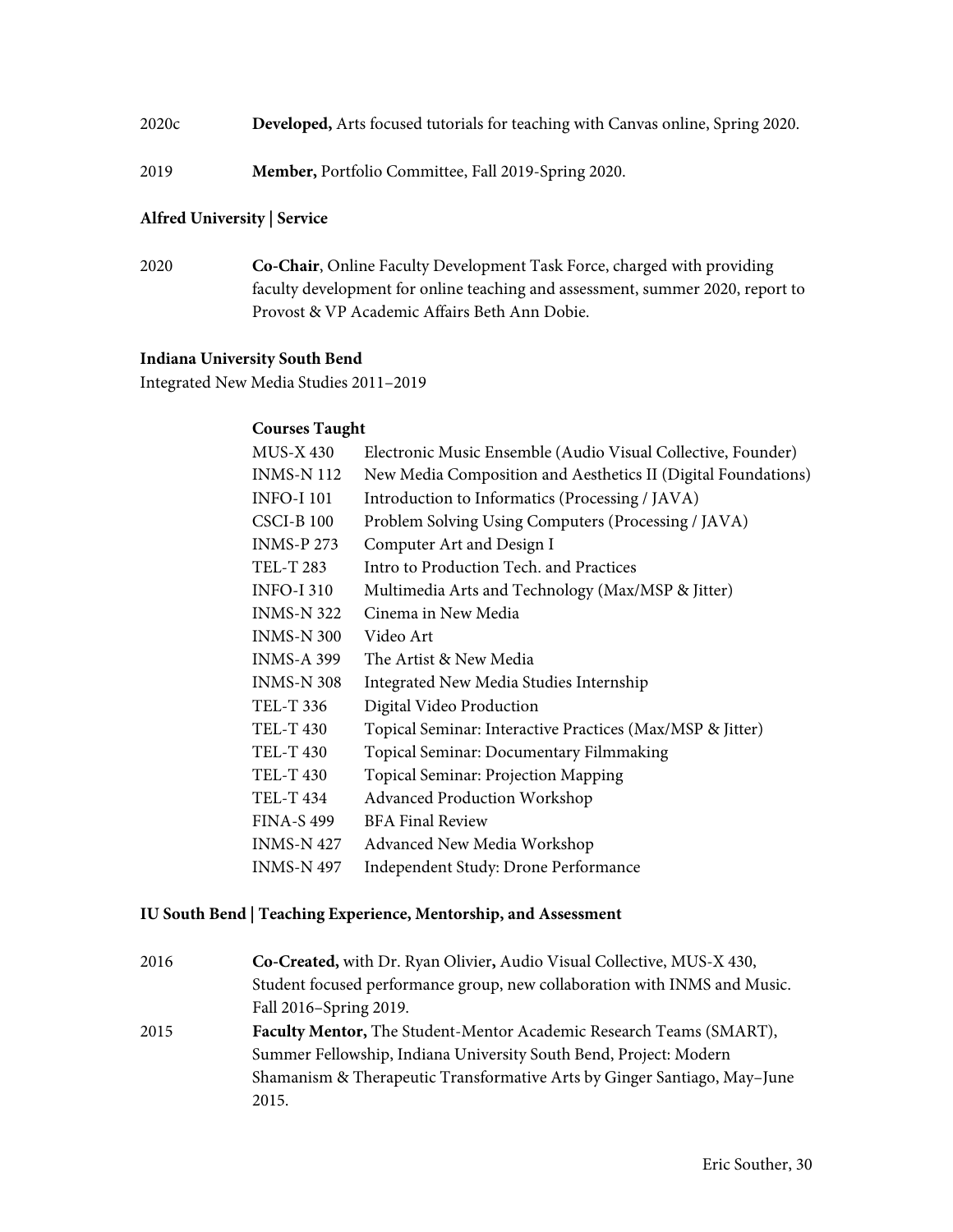| 2014                                          | INMS Assessment Coordinator, Indiana Commission for Higher Education Fall<br>2014-Spring 2019.                                                                                                                                                                                     |  |
|-----------------------------------------------|------------------------------------------------------------------------------------------------------------------------------------------------------------------------------------------------------------------------------------------------------------------------------------|--|
|                                               | Faculty Mentor, The Student-Mentor Academic Research Teams (SMART),<br>Summer Fellowship, Indiana University South Bend, Project: Creative Research<br>at Sachaqa Centro de Arte/Eco Arts Center in the Peruvian Amazon Artist in<br>residence by Ginger Santiago, May-June, 2014. |  |
| 2012                                          | Instructor, Indiana University South Bend Summer Arts Camp for young Teens,<br>Indian University South Bend, Summer 2012, South Bend, IN.                                                                                                                                          |  |
|                                               | Instructor, IU South Bend Summer Arts Camp, The Art of Video, summer 2012.                                                                                                                                                                                                         |  |
|                                               | Faculty Advisor, Student Organization, "Film Club", advisor 2012-Spring 2019.                                                                                                                                                                                                      |  |
| 2011                                          | Faculty Advisor, Student Organization, "Arts Codec", Fall 2011-Fall 2014.                                                                                                                                                                                                          |  |
| <b>IU South Bend   Curriculum Development</b> |                                                                                                                                                                                                                                                                                    |  |
| 2015                                          | Developed New Course, INMS-N 111 New Media Composition and Aesthetics<br>one.                                                                                                                                                                                                      |  |
| 2014                                          | Established Full Concentration in Video and Motion Media, Fall 2014.                                                                                                                                                                                                               |  |
| 2013                                          | Developed New Course, INMS-N 369 Integrated Interactive Multimedia.                                                                                                                                                                                                                |  |
|                                               | Developed New Course, INMS-N 427 Advanced Integrated New Media<br>Workshop.                                                                                                                                                                                                        |  |
|                                               | Developed New Course, INMS-N 337 Advanced Motion Graphics and<br>Compositing.                                                                                                                                                                                                      |  |
|                                               | Developed New Course, INMS-N 322 Cinema in New Media.                                                                                                                                                                                                                              |  |
|                                               | Cross-Listed, INMS-N 300 with FINA-S 300 Video Art.                                                                                                                                                                                                                                |  |
|                                               | Developed New Course, INMS-N 497 Independent Study.                                                                                                                                                                                                                                |  |
| 2012                                          | Cross-Listed INMS-A 399/FINA-A 399 Artist and New Media.                                                                                                                                                                                                                           |  |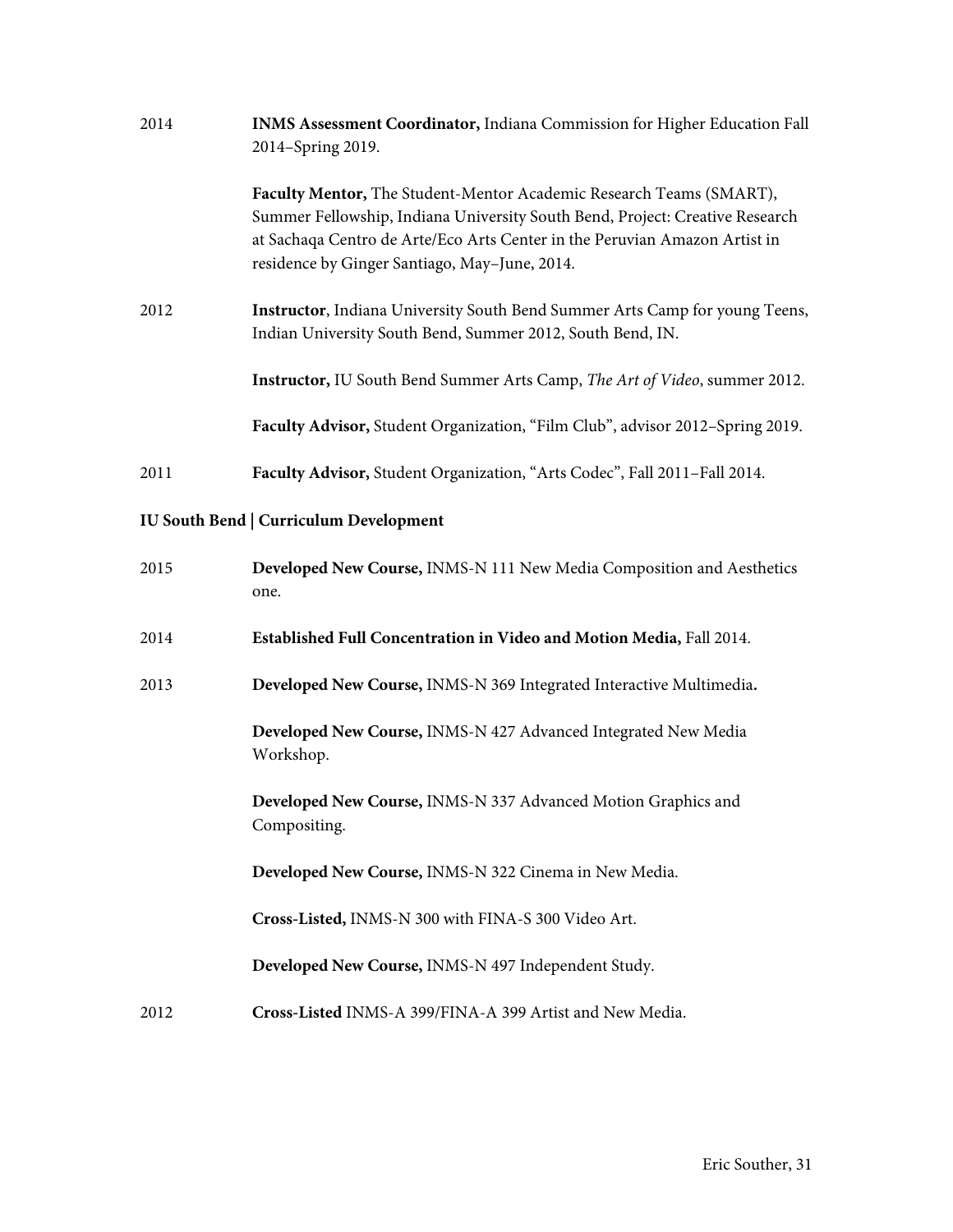| 2019 | Electroacoustic Ensemble Summit 2, Ball State University, May 4, 2019, Muncie,<br>IN.                                                                                                                                                                               |
|------|---------------------------------------------------------------------------------------------------------------------------------------------------------------------------------------------------------------------------------------------------------------------|
|      | [PMF~] Performing Media Festival, Third Annual Audio-Visual Festival,<br>collaboration with INMS and Music, Louise E. Addicott and Yatish J. Joshi<br>Performance Hall, Indiana University South Bend, Feb. 28-Mar. 1, 2019, South<br>Bend, IN.                     |
|      | The Dream Eels A/V Wondershow, The Well Basement, Audio-Visual<br>Collective, Jan. 26, 2019, South Bend, IN.                                                                                                                                                        |
| 2018 | Electroacoustic Ensemble Summit, Ball State University, April 21, 2018,<br>Muncie, IN.                                                                                                                                                                              |
|      | Free Electron, LangLab, April 20, 2018, South Bend, IN.                                                                                                                                                                                                             |
|      | [PMF~] Performing Media Festival, Second Annual Audio-Visual Festival, New<br>collaboration with INMS and Music, Louise E. Addicott and Yatish J. Joshi<br>Performance Hall, Indiana University South Bend, Jan. 11, 2018, South Bend, IN.                          |
| 2017 | Organized, Kindled Concrete: Architectural Projections in Northside Courtyard,<br>final project in TEL-T 430 3D Projection Mapping, April 24 <sup>th</sup> , 2017, Indiana<br>University South Bend, South Bend, IN.                                                |
|      | [PMF~] Performing Media Festival, First Annual Audio-Visual Festival, New<br>collaboration with INMS and Music, Louise E. Addicott and Yatish J. Joshi<br>Performance Hall, Indiana University South Bend, South Bend, IN.                                          |
|      | Organized, Student + Alumni Exhibition, Projection Mapping Art Works from<br>12 students, two projection mapping stations for artwork rotation, February 13-<br>March 18, 2017, Indiana University South Bend, South Bend, IN.                                      |
| 2016 | Organized, Incandescendance 10 Projections: Animating Architecture from<br>Integrated New Media Students, final project in TEL-T 430 3D Projection<br>Mapping, April 20, 2016, 8:30-10PM, Wiekamp Hall Courtyard, Indiana<br>University South Bend, South Bend, IN. |
| 2015 | Organized, locative augmented reality print project, final project for INMS-N<br>322 Cinema and New Media, IU South Bend Campus, Fall 2015.                                                                                                                         |
| 2013 | Established "Screening Nook", Education Arts building, Fall 2013.                                                                                                                                                                                                   |

# **IU South Bend | Public Display of Student Work, Experiential Learning**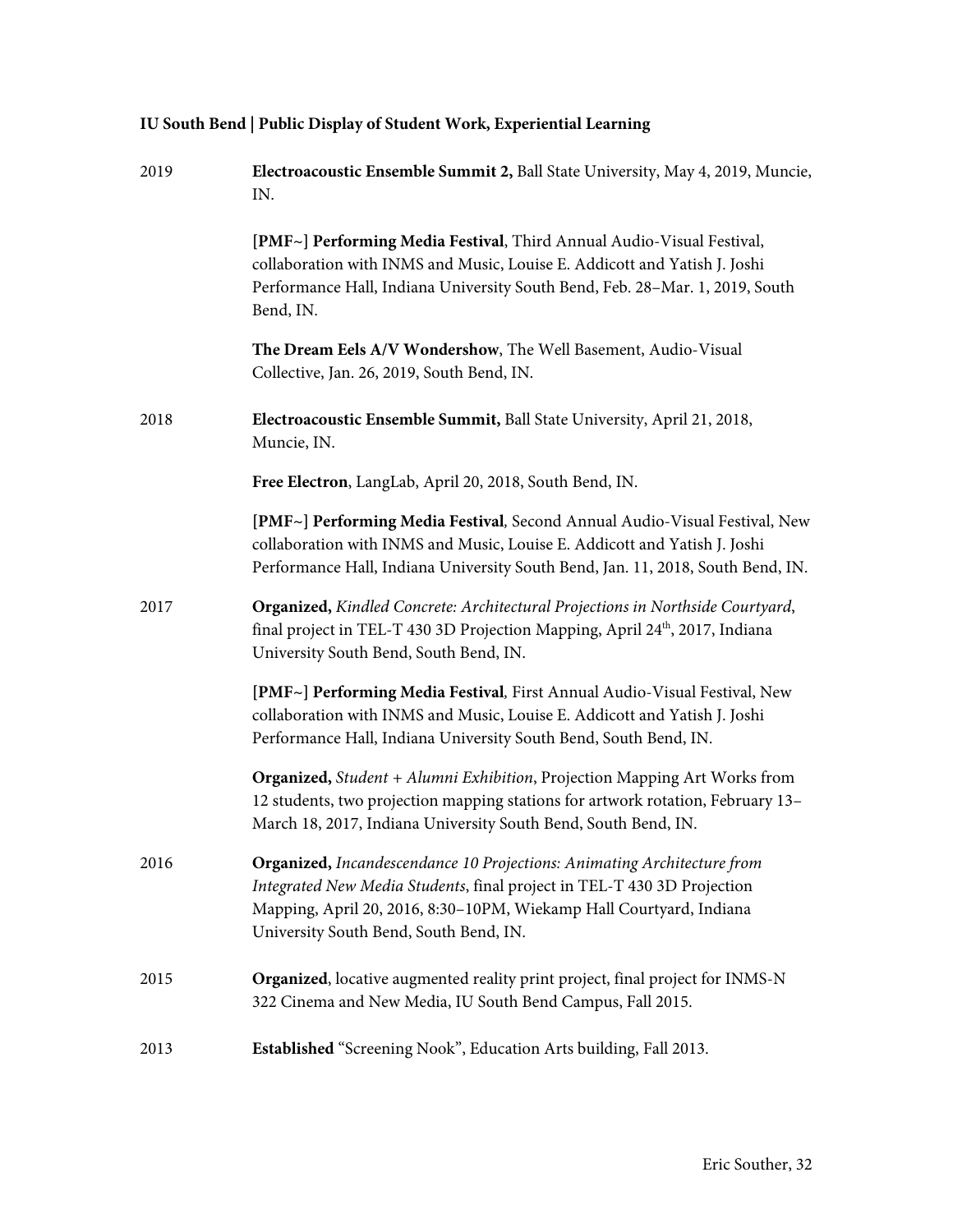| 2013c | Produce Student Broadcast, "Arts Codec", showcase student motion media<br>works in a 30 min. show every month on Michiana Access TV Comcast Channel<br>99, Fall 2013-2015.                                              |
|-------|-------------------------------------------------------------------------------------------------------------------------------------------------------------------------------------------------------------------------|
|       | Curated, student work reel, Featured at River Bend Film Festival, Century<br>Center, Fall 2013, South Bend, IN.                                                                                                         |
|       | Co-Organized, INMS Student showcase titled "FUSE", Education Arts 1011,<br>April 26 <sup>th</sup> , 2013, South Bend, IN.                                                                                               |
|       | Curated, INMS Student Video Art exhibition titled "West Race", River Bend<br>Film Festival, Century Center, February 15-19, 2013, South Bend, IN.                                                                       |
|       | Co-Organized, EYE CONTACT, Indiana University South Bend, cross-<br>disciplinary collaboration, April 16, 2013, South Bend, IN.                                                                                         |
|       | Art Director & Media Internship Coordinator, South Bend Symphony<br>Orchestra, Martin Luther King Day Concert, Summer and Spring 2013, Indiana<br>University South Bend, South Bend, IN.                                |
| 2012  | Curated, INMS Student Video Art exhibition titled Video Vision, River Bend<br>Film Festival, Century Center, Fall 2012, South Bend, IN.                                                                                 |
|       | Cross Class Collaboration, THTR-D 205 Choreography, TEL-T 430 Interactive<br>Practices, Interactive Dance Performance Series, Indiana University South Bend,<br>Epperson Auditorium, November 23, 2012, South Bend, IN. |
|       | Organized, Out of HyperSleep: States of Consciousness, Student Video Art<br>Exhibition, Fall 2012, South Bend, IN.                                                                                                      |
|       | Supervised, Occupy the Outlets: Student Video Art Exhibition, Spring 2012, South<br>Bend, IN.                                                                                                                           |
| 2011  | Established, Open Screening, open platform for sharing student work, Fall 2011-<br>Spring 2017.                                                                                                                         |
|       | <b>IU South Bend   University Service</b>                                                                                                                                                                               |

2016 **Member,** Academic Senate, Committee on Assessment, Fall 2016–Fall 2018.

**Member,** Teaching with Technology SEED (Software and Equipment for Engagement and Discovery) Grant Review Committee, Spring 2016–Spring 2019.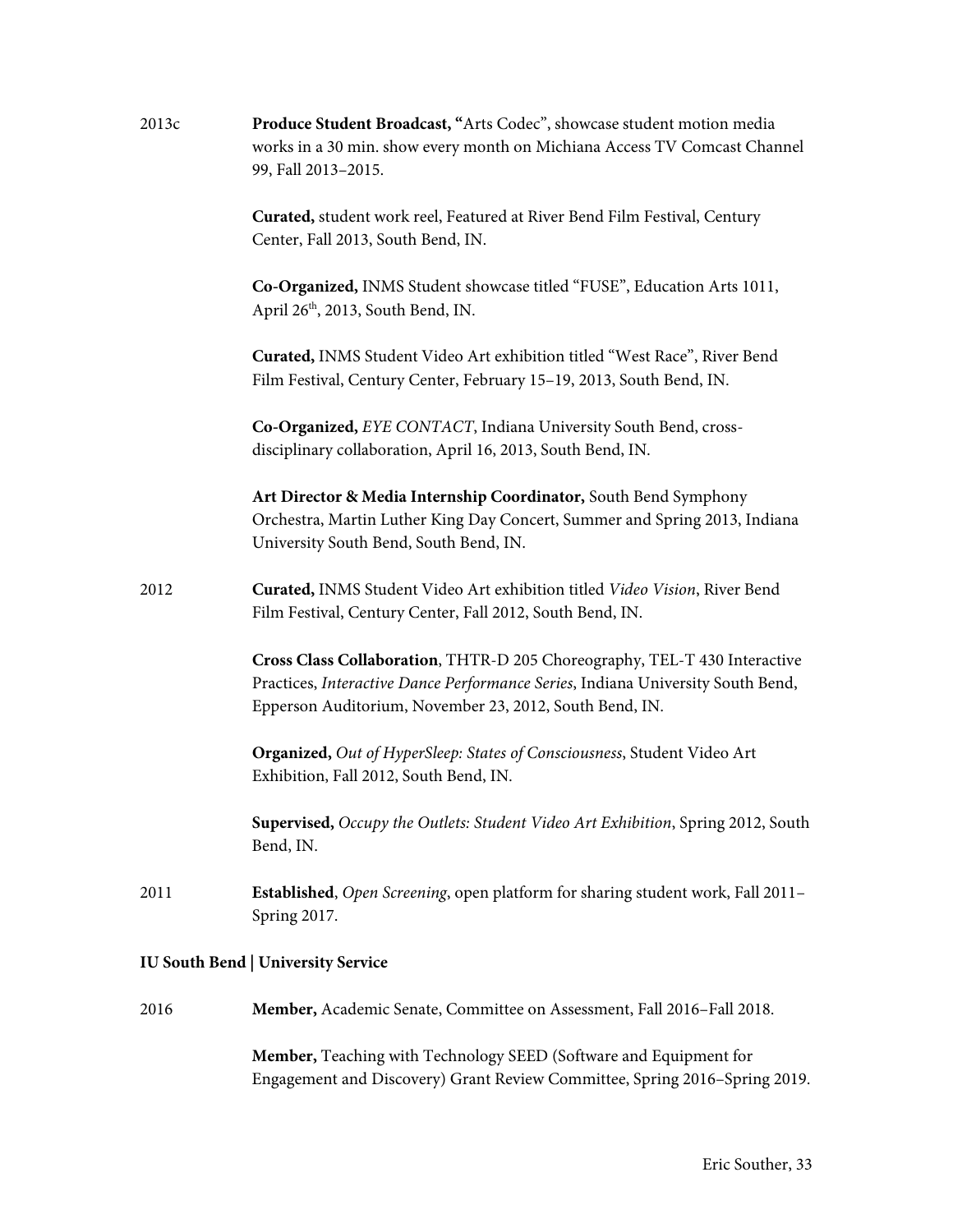| 2015                                      | Member, Distance Education Task Force, Spring 2015-Spring 2016.                                                                                                                                            |  |
|-------------------------------------------|------------------------------------------------------------------------------------------------------------------------------------------------------------------------------------------------------------|--|
| 2014                                      | Member, Assessment Review Team, Fall 2014.                                                                                                                                                                 |  |
|                                           | Member, Academic Senate Research and Development Committee, Spring 2014-<br>Spring 2015.                                                                                                                   |  |
| 2012                                      | Chair, Academic Senate Committee on Information Technology, Fall 2012-<br>Spring 2014.                                                                                                                     |  |
|                                           | <b>IU South Bend   College Service</b>                                                                                                                                                                     |  |
| 2017                                      | Member, School of the Arts Promotion to Tenure Committee, Fall 2017-Spring<br>2018.                                                                                                                        |  |
| 2014                                      | Member, School of the Arts Curriculum Committee, Fall 2014-Fall 2017.                                                                                                                                      |  |
|                                           | Member, 25th Anniversary of Ernestine M. Raclin School of the Arts Committee,<br>Fall 2014-Spring 2017.                                                                                                    |  |
| 2013                                      | Chair, School of the Arts Gallery Committee, Fall 2013-Spring 2018.                                                                                                                                        |  |
| 2012                                      | Member, School of the Arts Web Committee, Fall 2012-Fall 2013.                                                                                                                                             |  |
|                                           | Member, School of the Arts Summer Arts Camp Committee, Fall 2012-Spring<br>2013.                                                                                                                           |  |
| 2011                                      | Member, School of the Arts Curriculum Committee, Fall 2011-Spring 2013.                                                                                                                                    |  |
| <b>IU South Bend   Department Service</b> |                                                                                                                                                                                                            |  |
| 2017                                      | Invited and organized, Integrated New Media Studies Alumni Presentation,<br>Alumni Guest Speaker: Mark Sniadecki, Education Arts 2020, Feb. 16 <sup>th</sup> , 2017,<br>Indiana University South Bend, IN. |  |
| 2014                                      | Member, School of the Arts Search Committee for New Media Assistant<br>Professor Fall 2014-Spring 2015.                                                                                                    |  |
|                                           | Member, Informatics Scholarship Committee, Spring 2014-2015.                                                                                                                                               |  |
|                                           | INMS Assessment Coordinator, Indiana Commission for Higher Education,<br>Indiana University South Bend, Fall 2014-Spring 2019.                                                                             |  |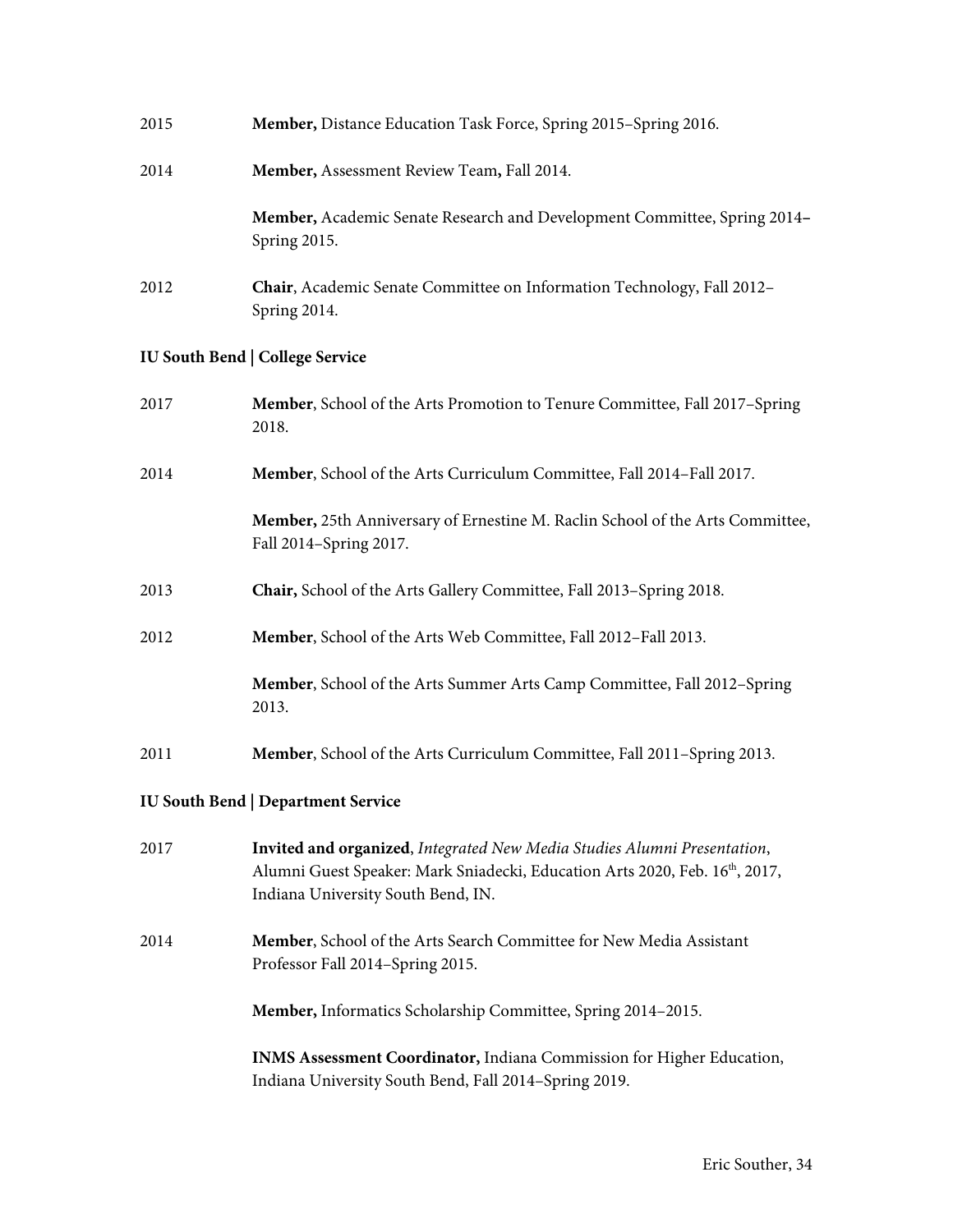| 2013                             | Co-manage, EA 2020 and EA 2016, iMac labs in Education Arts building, Fall<br>2013-Spring 2019.                        |  |
|----------------------------------|------------------------------------------------------------------------------------------------------------------------|--|
| 2011                             | Member, School of the Arts Search Committee for New Media Assistant<br>Professor 2011-2012.                            |  |
|                                  | Redesigned, Integrated New Media Studies web presence, Fall 2011.                                                      |  |
|                                  | Established, online Student Video Art Gallery, Vimeo, Fall 2011-Spring 2019.                                           |  |
|                                  | Established, "Lounge 033", publicly displayed student video works, North Side<br>Hall, Fall 2011-Spring 2013.          |  |
|                                  | Established a Departmental Blog for New Media, Fall 2011-Spring 2016.                                                  |  |
|                                  | Student Adviser, Integrated New Media Studies department, Fall 2011-Spring<br>2019.                                    |  |
| <b>Other Teaching Experience</b> |                                                                                                                        |  |
| 2010                             | Co-Instructor, MAX/MSP, & Jitter Full Week Intensive Course, Harvestworks,<br>NYC, NY.                                 |  |
|                                  | Teaching Assistant, Digi-Camp for Kids and Teens, MAX/MSP, & Jitter<br>introduction course, Harvestworks, NYC, NY.     |  |
|                                  | Teaching Assistant, Junior Sonic Arts course, Division of Expanded Media,<br>NYSCC at Alfred University, Alfred, NY.   |  |
| 2009                             | Teaching Assistant, Drawing, Foundations Department, NYSCC at Alfred<br>University, Alfred, NY.                        |  |
| 2008                             | Teaching Assistant, Course: Intermodulation, Teaching MAX/MSP & Jitter,<br>Kansas City Art Institute, Kansas City, MO. |  |
| <b>Technical Skills</b>          |                                                                                                                        |  |

| Interactive |                                                                            |
|-------------|----------------------------------------------------------------------------|
| Systems     | TouchDesigner, MAX/MSP & Jitter, Interactive Installations, audio-visual   |
|             | performances, 3D projection mapping, databases, VR, AR, Processing (JAVA). |
| Video       |                                                                            |
| Software    | Adobe Premiere Pro, Adobe After Effects, Adobe Media Encoder, Mad Mapper.  |